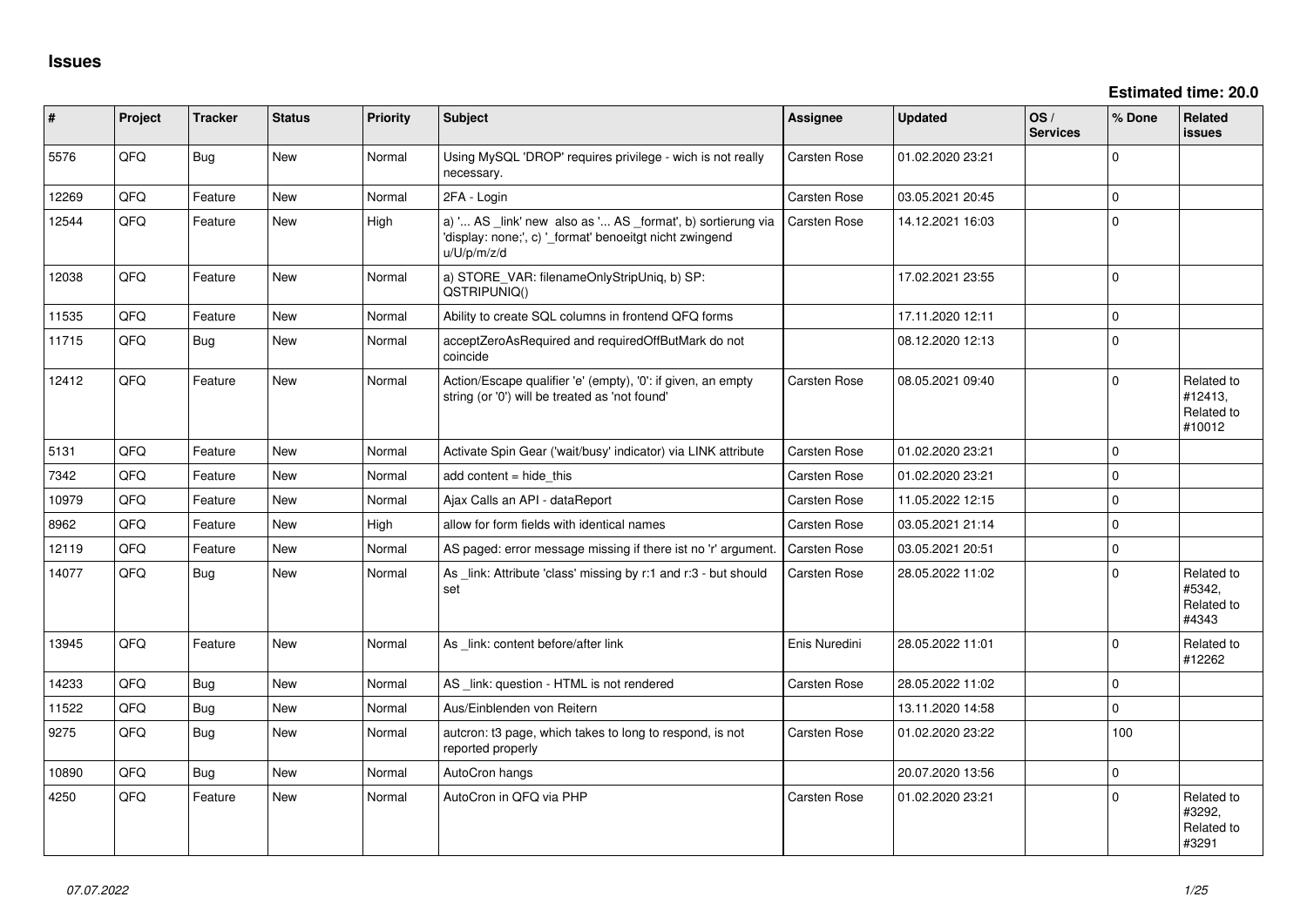| $\vert$ # | Project | <b>Tracker</b> | <b>Status</b> | <b>Priority</b> | <b>Subject</b>                                                                                       | <b>Assignee</b> | <b>Updated</b>   | OS/<br><b>Services</b> | % Done      | <b>Related</b><br>issues                      |
|-----------|---------|----------------|---------------|-----------------|------------------------------------------------------------------------------------------------------|-----------------|------------------|------------------------|-------------|-----------------------------------------------|
| 12146     | QFQ     | Feature        | New           | Normal          | Autocron Job: Anzeigen wann der naechste Job ausgefuehrt<br>wird, resp das er nicht ausgefuehrt wird | Carsten Rose    | 15.03.2021 15:23 |                        | $\Omega$    |                                               |
| 8431      | QFQ     | Bug            | New           | High            | autocron.php with wrong path                                                                         | Carsten Rose    | 03.05.2021 21:14 |                        | $\Omega$    |                                               |
| 13647     | QFQ     | Bug            | New           | Normal          | Autofocus funktioniert nicht auf Chrome                                                              | Benjamin Baer   | 19.03.2022 17:44 |                        | $\mathbf 0$ |                                               |
| 11893     | QFQ     | Feature        | New           | High            | Broken SIP: a) only report one time, b) only report in main<br>column                                | Carsten Rose    | 12.05.2021 12:13 |                        | $\Omega$    | Related to<br>#12532,<br>Related to<br>#14187 |
| 9177      | QFQ     | Bug            | <b>New</b>    | Normal          | Bug? QFQ tries to save an action FE, which has real<br>existing column name                          | Carsten Rose    | 01.02.2020 23:22 |                        | $\Omega$    |                                               |
| 9781      | QFQ     | Feature        | New           | Normal          | Button: CSS class to make buttons smaller                                                            | Carsten Rose    | 01.02.2020 23:22 |                        | $\mathbf 0$ |                                               |
| 13467     | QFQ     | Feature        | <b>New</b>    | Normal          | ChangeLog Generator                                                                                  | Carsten Rose    | 19.03.2022 17:46 |                        | $\Omega$    | Related to<br>#11460                          |
| 13451     | QFQ     | Bug            | <b>New</b>    | Normal          | Character Counter / Max Character: Problem in Safari                                                 | Carsten Rose    | 15.04.2022 17:18 |                        | $\Omega$    |                                               |
| 12474     | QFQ     | Feature        | <b>New</b>    | Normal          | Check BaseConfigURL if it is given and the the last char is '/'                                      | Carsten Rose    | 03.05.2021 20:45 |                        | $\mathbf 0$ |                                               |
| 9853      | QFQ     | Feature        | New           | Normal          | Check das SQL / QFQ / Mail Logfile geschrieben wird                                                  |                 | 09.01.2020 11:15 |                        | $\Omega$    |                                               |
| 11752     | QFQ     | Bug            | <b>New</b>    | Normal          | checkbox renders multiple input elements with same name                                              | Carsten Rose    | 17.12.2020 14:58 |                        | $\Omega$    | Related to<br>#11750                          |
| 12163     | QFQ     | Feature        | <b>New</b>    | Normal          | Checkbox: table wrap                                                                                 | Carsten Rose    | 03.05.2021 20:51 |                        | $\mathbf 0$ |                                               |
| 11057     | QFQ     | Bug            | <b>New</b>    | High            | Checkboxes ohne span.checkmark im Report werden<br>ausgeblendet                                      | Benjamin Baer   | 03.05.2021 21:12 |                        | $\Omega$    | Related to<br>#11039                          |
| 12476     | QFQ     | Feature        | New           | Normal          | clearMe: a) should trigger 'dirty', b) sticky on textarea resize                                     | Benjamin Baer   | 04.01.2022 08:40 |                        | $\Omega$    | Related to<br>#9528                           |
| 7102      | QFQ     | Feature        | New           | Normal          | Comment sign in report: '#' and '--'                                                                 | Carsten Rose    | 01.02.2020 23:21 |                        | $\Omega$    |                                               |
| 12714     | QFQ     | Bug            | New           | Normal          | Conversion of GIF to PDF broken when GIF contains Alpha.                                             | Carsten Rose    | 19.03.2022 17:49 |                        | $\Omega$    |                                               |
| 12327     | QFQ     | Bug            | New           | Normal          | Copy to clipboard: Glyphicon can not be changed                                                      | Carsten Rose    | 27.12.2021 17:59 |                        | $\mathbf 0$ |                                               |
| 12330     | QFQ     | Feature        | New           | Normal          | Copy to input field / text area / TinyMCE                                                            | Carsten Rose    | 07.04.2021 09:01 |                        | $\Omega$    |                                               |
| 8089      | QFQ     | Feature        | <b>New</b>    | Normal          | Copy/Paste for FormElements                                                                          | Carsten Rose    | 01.02.2020 23:22 |                        | $\Omega$    |                                               |
| 13843     | QFQ     | Feature        | New           | Normal          | Create JWT via QFQ                                                                                   | Carsten Rose    | 19.03.2022 17:42 |                        | $\mathbf 0$ |                                               |
| 13841     | QFQ     | Feature        | New           | Normal          | Create PDF via iText - evaluate                                                                      | Carsten Rose    | 19.03.2022 17:42 |                        | $\Omega$    |                                               |
| 9136      | QFQ     | Feature        | New           | Normal          | Create ZIP files with dynamic PDFs                                                                   | Carsten Rose    | 06.07.2022 13:21 |                        | 0           |                                               |
| 9348      | QFQ     | Feature        | New           | Normal          | defaultThumbnailSize: pre render thumbnails                                                          | Carsten Rose    | 12.06.2021 09:05 |                        | $\mathbf 0$ |                                               |
| 7481      | QFQ     | Feature        | New           | Normal          | Detect 'BaseUrl' automatically                                                                       | Carsten Rose    | 01.02.2020 23:21 |                        | $\mathbf 0$ |                                               |
| 13460     | QFQ     | <b>Bug</b>     | New           | Normal          | Doc: Password set/reset  password should not processed<br>with 'html encode'                         | Carsten Rose    | 19.03.2022 17:46 |                        | 0           |                                               |
| 14377     | QFQ     | Bug            | New           | Normal          | Documentation > General Tips: white page after migration                                             | Enis Nuredini   | 19.06.2022 16:37 |                        | $\pmb{0}$   |                                               |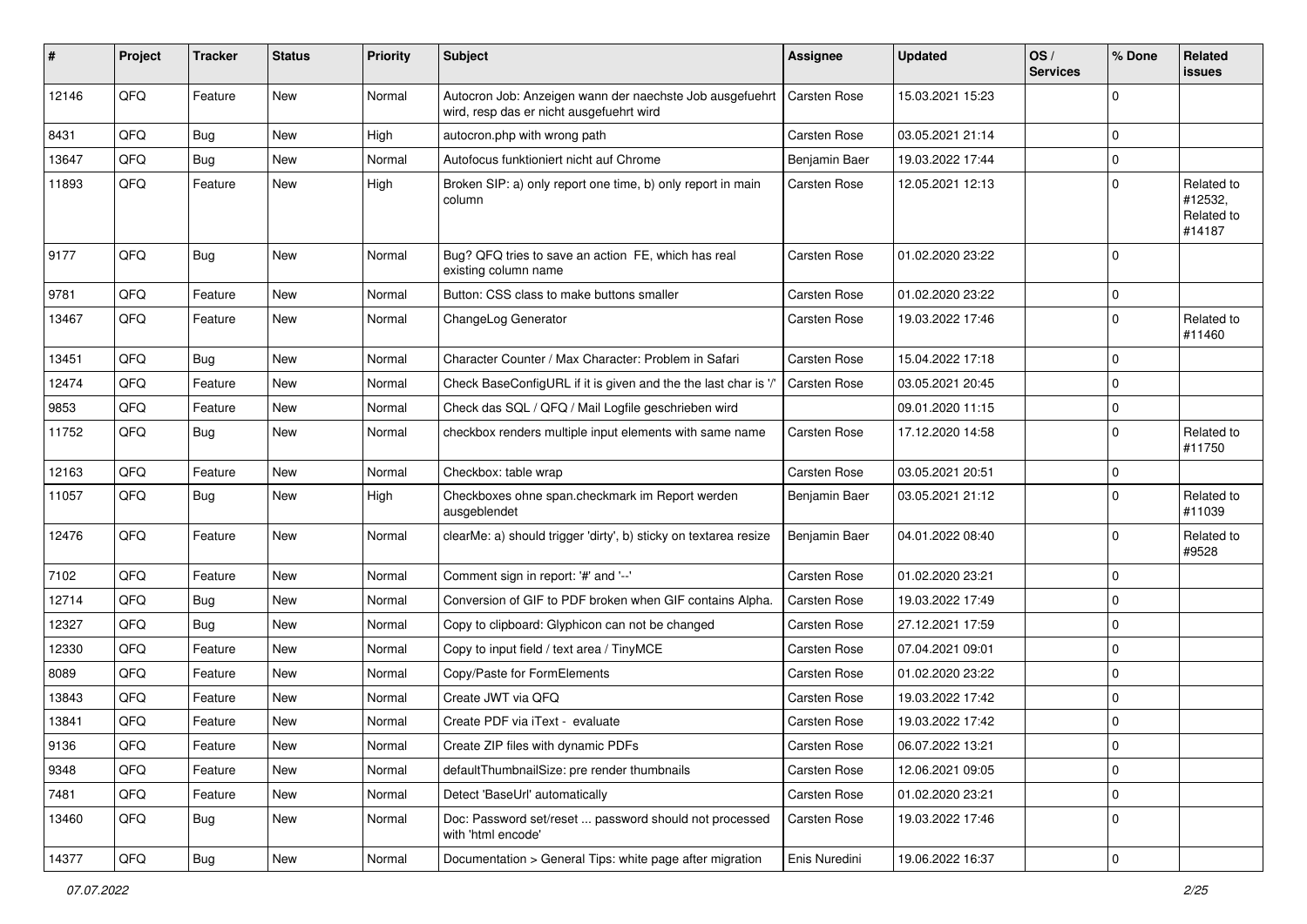| #     | Project | <b>Tracker</b> | <b>Status</b> | <b>Priority</b> | <b>Subject</b>                                                                                                   | Assignee            | <b>Updated</b>   | OS/<br><b>Services</b> | % Done      | <b>Related</b><br><b>issues</b> |
|-------|---------|----------------|---------------|-----------------|------------------------------------------------------------------------------------------------------------------|---------------------|------------------|------------------------|-------------|---------------------------------|
| 12109 | QFQ     | Feature        | <b>New</b>    | Normal          | Donwload Link: Plain, SIP, Persistent Link, Peristent SIP -<br>new notation                                      | Carsten Rose        | 03.05.2021 20:45 |                        | $\Omega$    | Related to<br>#12085            |
| 5221  | QFQ     | Bug            | <b>New</b>    | High            | Download Dialog: Bleibt stehen in FF wenn Datei<br>automatisch gespeichert wird.                                 | Carsten Rose        | 03.05.2021 21:14 |                        | $\mathbf 0$ |                                 |
| 10996 | QFQ     | Feature        | <b>New</b>    | Normal          | Download video via sip: no seek                                                                                  | Carsten Rose        | 12.08.2020 14:18 |                        | $\Omega$    |                                 |
| 6292  | QFQ     | Feature        | <b>New</b>    | Normal          | Download: File speichern mit Hash aber original Filename in<br>der Datenbank vermerken fuer Downloads            | <b>Carsten Rose</b> | 01.02.2020 23:21 |                        | $\mathbf 0$ |                                 |
| 12603 | QFQ     | Feature        | New           | Normal          | Dropdown (Select), Radio, checkbox:<br>itemListAlways={{!SELECT key, value}}                                     | Carsten Rose        | 19.03.2022 17:47 |                        | $\mathbf 0$ |                                 |
| 10119 | QFQ     | Feature        | New           | Normal          | Dropdown (selectlist) & TypeAhead: format and catagorize<br>list                                                 | Carsten Rose        | 07.05.2020 09:36 |                        | $\mathbf 0$ |                                 |
| 12670 | QFQ     | <b>Bug</b>     | <b>New</b>    | High            | Dropdown-Menu classes können nicht mehr angegeben<br>werden                                                      | Carsten Rose        | 07.12.2021 17:19 |                        | $\mathbf 0$ |                                 |
| 11504 | QFQ     | Feature        | <b>New</b>    | Normal          | Dynamic Update: Button text update for 'Save',' Close' &<br>'Delete'                                             | Carsten Rose        | 12.11.2020 23:44 |                        | $\mathbf 0$ |                                 |
| 4082  | QFQ     | Feature        | <b>New</b>    | Normal          | Dynamic Update: modeSql - useful default                                                                         | Carsten Rose        | 01.02.2020 23:22 |                        | $\mathbf 0$ |                                 |
| 11195 | QFQ     | <b>Bug</b>     | New           | Low             | Dynamic Update: Note not updated if new text is empty<br>(v20.4)                                                 |                     | 25.09.2020 11:14 |                        | $\mathbf 0$ |                                 |
| 7002  | QFQ     | <b>Bug</b>     | <b>New</b>    | Normal          | Dynamic Update: row does not disappear / appear                                                                  | Carsten Rose        | 01.02.2020 23:22 |                        | $\mathbf 0$ |                                 |
| 7109  | QFQ     | Feature        | <b>New</b>    | Normal          | Dynamic Updates: row/element hide                                                                                | Carsten Rose        | 01.02.2020 23:22 |                        | $\mathbf 0$ | Has<br>duplicate<br>#4081       |
| 11460 | QFQ     | Feature        | <b>New</b>    | Normal          | Easier creation of changelog: gitchangelog                                                                       | Carsten Rose        | 12.06.2021 10:20 |                        | $\mathbf 0$ | Related to<br>#13467            |
| 9783  | QFQ     | Bug            | <b>New</b>    | Normal          | Email with special characters                                                                                    | Carsten Rose        | 01.02.2020 23:22 |                        | $\mathbf 0$ |                                 |
| 12989 | QFQ     | Bug            | New           | Normal          | empty string does not trigger dynamic update                                                                     | Enis Nuredini       | 28.05.2022 11:09 |                        | $\mathbf 0$ |                                 |
| 10759 | QFQ     | Bug            | <b>New</b>    | Normal          | emptyMeansNull - Feld falsch aktualisiert                                                                        |                     | 12.11.2020 23:45 |                        | $\mathbf 0$ |                                 |
| 3864  | QFQ     | Feature        | <b>New</b>    | Normal          | Encrypt / decrypt field                                                                                          | Enis Nuredini       | 30.06.2022 16:29 |                        | $\mathbf 0$ |                                 |
| 12066 | QFQ     | <b>Bug</b>     | New           | High            | enterAsSubmit: Forward wird nicht ausgeführt                                                                     | Enis Nuredini       | 29.05.2022 09:23 |                        | 0           |                                 |
| 9013  | QFQ     | <b>Bug</b>     | <b>New</b>    | Normal          | Error in Twig template not handled                                                                               | Carsten Rose        | 20.10.2021 13:43 |                        | $\Omega$    |                                 |
| 6677  | QFQ     | Bug            | New           | Normal          | Error message FE Action Element: no/wrong FE reference<br>who cause the problem.                                 | Carsten Rose        | 01.02.2020 23:21 |                        | 0           |                                 |
| 7547  | QFQ     | Bug            | New           | Normal          | Error Message in afterSave: wrong parameter column<br>reported                                                   | Carsten Rose        | 01.02.2020 23:22 |                        | $\mathbf 0$ |                                 |
| 6912  | QFQ     | <b>Bug</b>     | New           | Normal          | error Message Var 'deadline' already set in SIP - in Form<br>with FE.value={{deadline:R:::{{deadlinePeriod:Y}}}} | Carsten Rose        | 01.02.2020 23:21 |                        | $\mathbf 0$ |                                 |
| 9127  | QFQ     | <b>Bug</b>     | New           | Normal          | Error Message: change 'roll over' color - text not readable                                                      | Carsten Rose        | 01.02.2020 23:22 |                        | $\mathbf 0$ |                                 |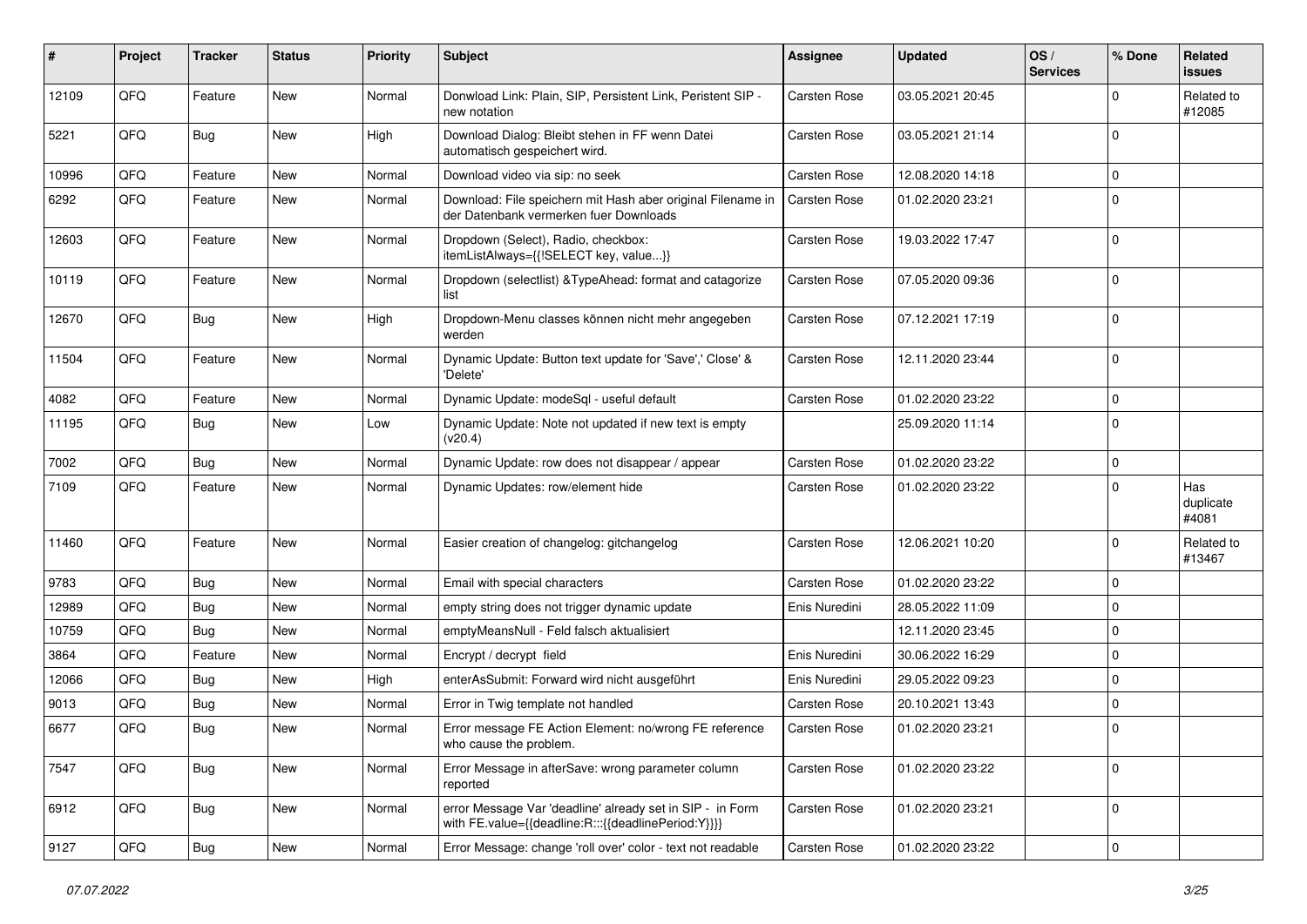| #     | Project | <b>Tracker</b> | <b>Status</b> | <b>Priority</b> | <b>Subject</b>                                                                        | Assignee            | <b>Updated</b>   | OS/<br><b>Services</b> | % Done      | Related<br><b>issues</b>                     |
|-------|---------|----------------|---------------|-----------------|---------------------------------------------------------------------------------------|---------------------|------------------|------------------------|-------------|----------------------------------------------|
| 9128  | QFQ     | Feature        | New           | Normal          | Error Message: not replaced variables- a) replace back to<br>'{{', b) underline       | Carsten Rose        | 01.02.2020 23:22 |                        | $\Omega$    | Related to<br>#9129                          |
| 10874 | QFQ     | Feature        | New           | Normal          | Erstellen eines Foreign Keys in der Tabelle "FormElement"                             |                     | 13.07.2020 10:11 |                        | $\mathbf 0$ |                                              |
| 10324 | QFQ     | <b>Bug</b>     | New           | Normal          | Excel Export mit Template funktioniert nur, wenn Template<br>vor uid kommt            |                     | 30.03.2020 11:20 |                        | $\Omega$    | Related to<br>#10257                         |
| 10976 | QFQ     | Feature        | <b>New</b>    | Normal          | Excel Export Verbesserungen                                                           | Carsten Rose        | 06.08.2020 10:56 |                        | $\mathbf 0$ |                                              |
| 12024 | QFQ     | Feature        | New           | Normal          | Excel Export: text columns by default decode<br>htmlspeciachar()                      | Carsten Rose        | 17.02.2021 23:55 |                        | $\mathbf 0$ | Related to<br>#12022                         |
| 6594  | QFQ     | Feature        | <b>New</b>    | Normal          | Excel: on download, check if there is a valid sip                                     | <b>Carsten Rose</b> | 01.02.2020 23:21 |                        | $\mathbf 0$ |                                              |
| 14464 | QFQ     | Support        | <b>New</b>    | Normal          | Exception: Missing button to edit FormElement with broken<br>sqlValidate / beforeLoad | Carsten Rose        | 04.07.2022 00:13 |                        | $\Omega$    |                                              |
| 14185 | QFQ     | Feature        | <b>New</b>    | Normal          | External/Autocron.php - better suitable directory                                     | Support: System     | 28.05.2022 11:03 |                        | $\mathbf 0$ |                                              |
| 8719  | QFQ     | Feature        | New           | Normal          | extraButtonLock: add support for 0/1                                                  | Carsten Rose        | 01.02.2020 23:22 |                        | $\mathbf 0$ |                                              |
| 9352  | QFQ     | Feature        | New           | Normal          | FE 'Native' fire slaveld, sqlAfter, sqlIns                                            | Carsten Rose        | 01.02.2020 23:22 |                        | $\Omega$    |                                              |
| 7812  | QFQ     | Feature        | New           | Normal          | FE 'Subrecord' - new option 'subrecordShowFilter',<br>'subrecordPaging'               | Carsten Rose        | 01.02.2020 23:22 |                        | $\mathbf 0$ |                                              |
| 9531  | QFQ     | Bug            | <b>New</b>    | High            | FE File: Dynamic Update / modeSql / required detected even<br>it not set              | Carsten Rose        | 11.06.2021 20:32 |                        | $\mathbf 0$ | Related to<br>#12398                         |
| 12040 | QFQ     | <b>Bug</b>     | <b>New</b>    | Normal          | FE Mode 'hidden' für zwei FEs auf einer Zeile                                         | Carsten Rose        | 18.02.2021 10:13 |                        | $\mathbf 0$ |                                              |
| 3547  | QFQ     | Bug            | <b>New</b>    | Normal          | FE of type 'note' causes writing of empty fields.                                     | Carsten Rose        | 01.02.2020 23:21 |                        | $\mathbf 0$ |                                              |
| 5559  | QFQ     | Bug            | <b>New</b>    | Normal          | FE.type = Upload: 'accept' might contain variables                                    | Carsten Rose        | 11.05.2020 21:23 |                        | $\mathbf 0$ |                                              |
| 8049  | QFQ     | <b>Bug</b>     | <b>New</b>    | Normal          | FE.type=note, column 'value': text moves some pixel to top<br>after save              | Carsten Rose        | 01.02.2020 23:22 |                        | $\Omega$    |                                              |
| 9317  | QFQ     | <b>Bug</b>     | <b>New</b>    | Normal          | FE.type=note: with dynamic show/hidden an empty label<br>causes trouble               | Carsten Rose        | 01.02.2020 23:22 |                        | $\Omega$    |                                              |
| 7899  | QFQ     | Bug            | <b>New</b>    | High            | Fe.type=password / retype / required: always complain about<br>missing value          | Carsten Rose        | 03.05.2021 21:14 |                        | $\mathbf 0$ |                                              |
| 10082 | QFQ     | Bug            | New           | Normal          | FE.type=SELECT - 'sanatize' Class                                                     | Carsten Rose        | 07.05.2020 09:36 |                        | $\Omega$    | Related to<br>#10081                         |
| 12162 | QFQ     | Feature        | New           | Normal          | FE.type=sendmail: personalized mailing (several mails) via<br>template                | Carsten Rose        | 03.05.2021 20:45 |                        | $\mathbf 0$ |                                              |
| 9347  | QFQ     | Bug            | New           | High            | FE.type=upload with dynamic show/hidden: required not<br>detected                     | Carsten Rose        | 12.06.2021 10:40 |                        | $\mathbf 0$ | Related to<br>#5305,<br>Related to<br>#12398 |
| 9533  | QFQ     | <b>Bug</b>     | New           | Normal          | FE.type=upload: Check in 'beforeSave' if upload is given                              | Carsten Rose        | 01.02.2020 23:22 |                        | $\mathbf 0$ | Related to<br>#11523                         |
| 7512  | QFO     | <b>Bug</b>     | New           | Normal          | FE: inputType=number >> 'pattern' is not respected                                    | Carsten Rose        | 01.02.2020 23:22 |                        | $\pmb{0}$   |                                              |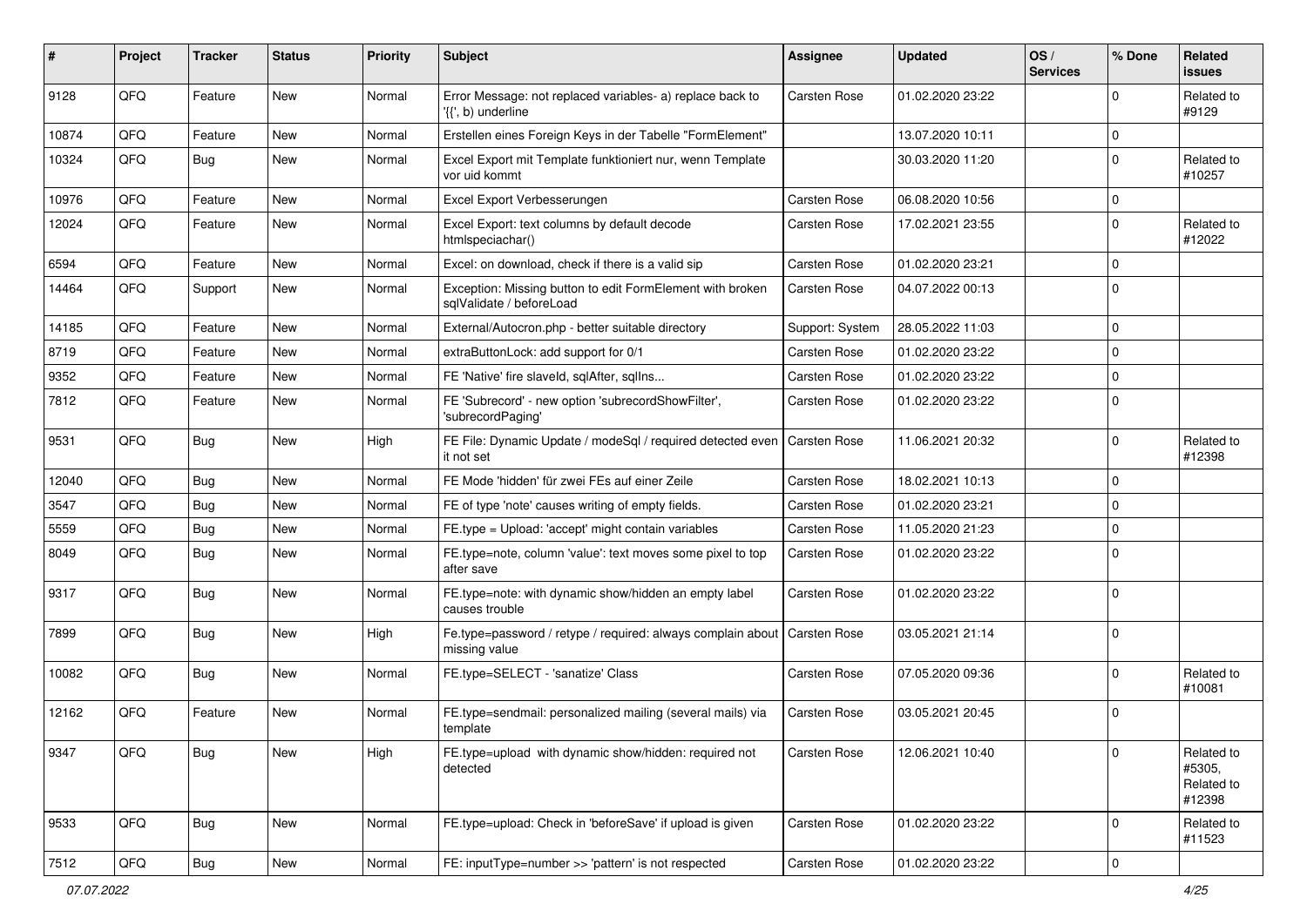| #     | Project | <b>Tracker</b> | <b>Status</b> | <b>Priority</b> | <b>Subject</b>                                                                                                                                      | <b>Assignee</b> | <b>Updated</b>   | OS/<br><b>Services</b> | % Done         | Related<br>issues                            |
|-------|---------|----------------|---------------|-----------------|-----------------------------------------------------------------------------------------------------------------------------------------------------|-----------------|------------------|------------------------|----------------|----------------------------------------------|
| 7920  | QFQ     | Feature        | <b>New</b>    | Normal          | FE: Syntax Highlight, Zeinlenumbruch                                                                                                                | Carsten Rose    | 01.02.2020 10:03 |                        | 0              |                                              |
| 10937 | QFQ     | Bug            | <b>New</b>    | Normal          | Fehler mit abhängigen Select- Feldern beim Positionieren                                                                                            | Carsten Rose    | 12.11.2020 23:45 |                        | $\mathbf 0$    |                                              |
| 4413  | QFQ     | Feature        | <b>New</b>    | Normal          | fieldset: show/hidden, modeSql, dynamicUpdate                                                                                                       | Carsten Rose    | 09.02.2022 15:19 |                        | $\mathbf 0$    |                                              |
| 6462  | QFQ     | Bug            | New           | Normal          | File Upload: Nutzlose Fehlermeldung wenn Datei zu gross                                                                                             | Carsten Rose    | 01.02.2020 23:21 |                        | $\Omega$       | Related to<br>#6139                          |
| 13716 | QFQ     | Bug            | <b>New</b>    | High            | Firefox ask to store username/password                                                                                                              | Enis Nuredini   | 30.05.2022 09:31 |                        | $\Omega$       | Related to<br>#13827                         |
| 8336  | QFQ     | Feature        | <b>New</b>    | Normal          | Form > modified > Close New: a) Optional disable popup, b)<br>custom text, c) mode on save: close stay                                              | Carsten Rose    | 01.02.2020 23:22 |                        | $\Omega$       | Related to<br>#8335                          |
| 10763 | QFQ     | Feature        | New           | Normal          | form accessed and submitted despite logout?                                                                                                         |                 | 16.06.2020 11:43 |                        | $\mathbf 0$    |                                              |
| 11716 | QFQ     | Feature        | <b>New</b>    | Normal          | Form an beliebiger Stelle im Report anzeigen                                                                                                        |                 | 09.12.2020 09:47 |                        | $\mathbf 0$    |                                              |
| 9602  | QFQ     | Feature        | New           | Normal          | Form definition as JSON                                                                                                                             | Carsten Rose    | 01.02.2020 23:21 |                        | $\Omega$       | Related to<br>#9600                          |
| 4756  | QFQ     | <b>Bug</b>     | <b>New</b>    | Normal          | Form dirty even nothing changes                                                                                                                     | Carsten Rose    | 11.12.2019 16:16 |                        | $\mathbf 0$    |                                              |
| 14322 | QFQ     | Bug            | New           | Normal          | Form Load: by default no scroll (save & close should be<br>visible)                                                                                 | Enis Nuredini   | 15.06.2022 14:12 |                        | $\Omega$       | Related to<br>#14321,<br>Related to<br>#6232 |
| 12581 | QFQ     | Bug            | <b>New</b>    | Normal          | Form.forward=close: Record 'new' in new browser tab ><br>save (& close) >> Form is not reloaded with new created<br>record id and stays in mode=new | Carsten Rose    | 19.03.2022 17:48 |                        | $\Omega$       |                                              |
| 9773  | QFQ     | Bug            | <b>New</b>    | Normal          | form.parameter.formModeGlobal=requiredOff                                                                                                           | Carsten Rose    | 01.02.2020 15:56 |                        | $\Omega$       |                                              |
| 6289  | QFQ     | Feature        | <b>New</b>    | Normal          | Form: Log                                                                                                                                           | Carsten Rose    | 01.02.2020 23:21 |                        | $\mathbf 0$    |                                              |
| 12156 | QFQ     | Feature        | <b>New</b>    | Normal          | Form: Optional disable 'leave page'                                                                                                                 |                 | 03.05.2021 20:45 |                        | $\overline{0}$ |                                              |
| 12468 | QFQ     | <b>Bug</b>     | <b>New</b>    | Urgent          | Form: update Form.title after save                                                                                                                  | Carsten Rose    | 03.05.2021 21:12 |                        | $\overline{0}$ |                                              |
| 9537  | QFQ     | Feature        | New           | Normal          | FormEditor: Edit fieldset in FrontEnd                                                                                                               | Carsten Rose    | 01.02.2020 23:22 |                        | 0              |                                              |
| 8083  | QFQ     | Bug            | <b>New</b>    | High            | FormEditor: primary table list does not respect<br>'indexDb={{indexData:Y}}'                                                                        | Carsten Rose    | 03.05.2021 21:14 |                        | $\Omega$       | Has<br>duplicate<br>#6678                    |
| 14395 | QFQ     | Support        | <b>New</b>    | Normal          | FormEditor: Virtual table columns                                                                                                                   | Enis Nuredini   | 21.06.2022 16:09 |                        | $\mathbf 0$    |                                              |
| 7890  | QFQ     | Bug            | <b>New</b>    | Normal          | FormElement 'required': extraButtonInfo not aligned                                                                                                 | Carsten Rose    | 11.06.2021 21:17 |                        | $\Omega$       | Related to<br>#11517                         |
| 10322 | QFQ     | Bug            | New           | Normal          | FormElement / Radio: missing column 'enum' >> FE not<br>reported                                                                                    | Carsten Rose    | 07.05.2020 09:37 |                        | $\mathbf 0$    |                                              |
| 6602  | QFQ     | Feature        | New           | Normal          | Formlet: in Report auf Mausklick ein mini-form oeffnen                                                                                              | Carsten Rose    | 11.12.2019 16:16 |                        | 0              |                                              |
| 6609  | QFQ     | Feature        | New           | Normal          | Formlet: JSON API erweitern                                                                                                                         | Carsten Rose    | 01.02.2020 23:21 |                        | 50             |                                              |
| 8891  | QFQ     | Bug            | New           | High            | formSubmitLog: do not log passwords                                                                                                                 | Enis Nuredini   | 25.03.2022 09:06 |                        | $\pmb{0}$      |                                              |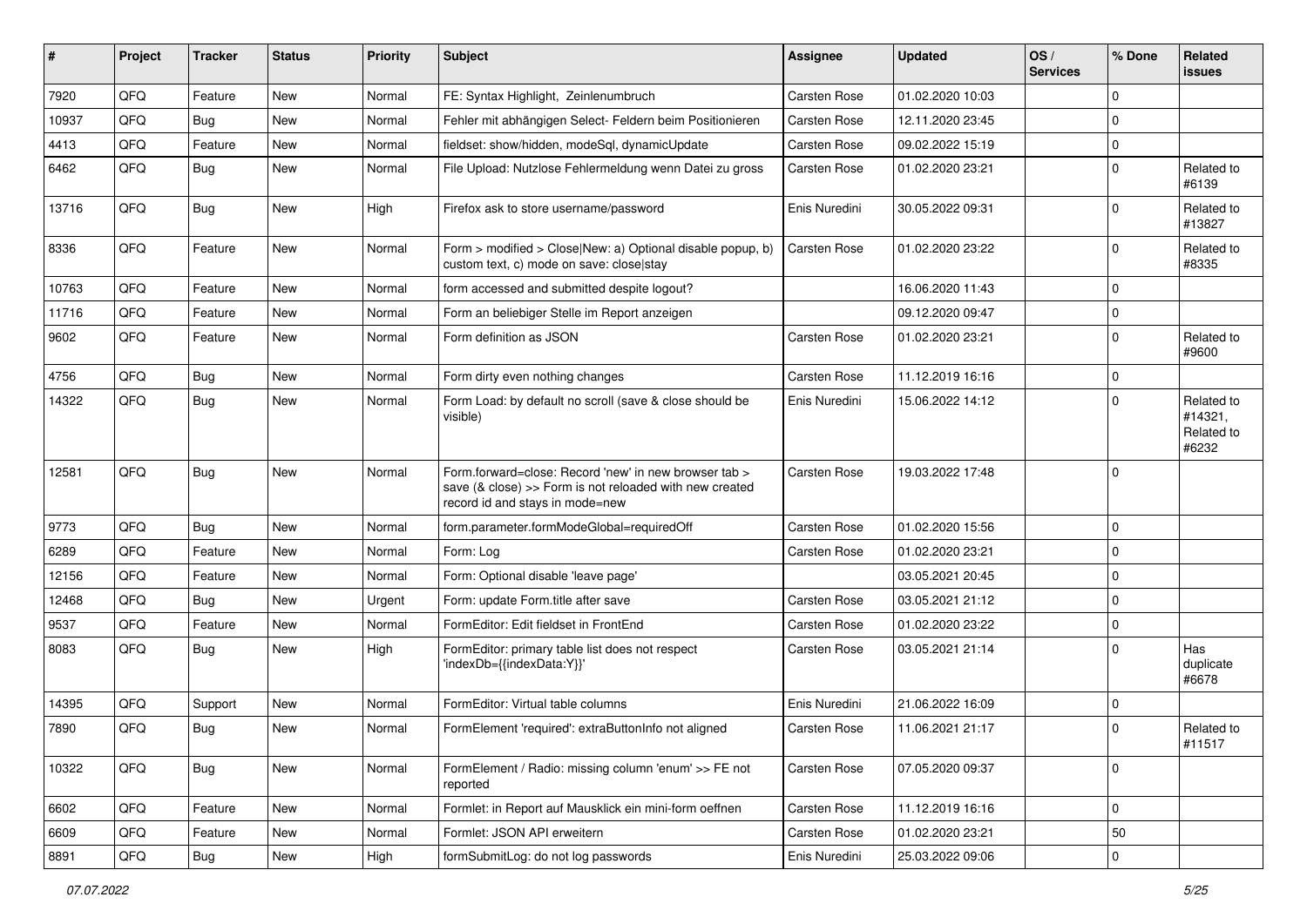| ∦     | Project | <b>Tracker</b> | <b>Status</b> | <b>Priority</b> | <b>Subject</b>                                                                           | <b>Assignee</b> | <b>Updated</b>   | OS/<br><b>Services</b> | % Done      | Related<br><b>issues</b>                                              |
|-------|---------|----------------|---------------|-----------------|------------------------------------------------------------------------------------------|-----------------|------------------|------------------------|-------------|-----------------------------------------------------------------------|
| 11702 | QFQ     | Feature        | <b>New</b>    | Normal          | HTML Special Char makes no sense for 'allbut' if '&' is<br>forbidden                     | Carsten Rose    | 07.12.2021 16:35 |                        | $\Omega$    | Related to<br>#5112,<br>Related to<br>#14320                          |
| 12480 | QFQ     | Feature        | <b>New</b>    | Normal          | If QFQ upgrade is running, block further request                                         | Carsten Rose    | 03.05.2021 20:45 |                        | $\mathbf 0$ |                                                                       |
| 8217  | QFQ     | Feature        | <b>New</b>    | Normal          | if-elseif-else construct                                                                 | Carsten Rose    | 16.03.2021 18:41 |                        | $\Omega$    | Related to<br>#10716                                                  |
| 7660  | QFQ     | Feature        | <b>New</b>    | Normal          | IMAP: import mails to DB, move / delete mails                                            | Carsten Rose    | 01.02.2020 09:52 |                        | $\mathbf 0$ |                                                                       |
| 12513 | QFQ     | Bug            | New           | High            | Implement server side check of maxlength                                                 | Carsten Rose    | 07.12.2021 17:19 |                        | $\mathbf 0$ |                                                                       |
| 14091 | QFQ     | Bug            | <b>New</b>    | Normal          | inconsistent template path for twig                                                      | Carsten Rose    | 19.04.2022 18:36 |                        | $\mathbf 0$ |                                                                       |
| 14305 | QFQ     | <b>Bug</b>     | <b>New</b>    | Normal          | Inline Report editing does not create history entries                                    | Carsten Rose    | 10.06.2022 11:55 |                        | $\mathbf 0$ |                                                                       |
| 10593 | QFQ     | Feature        | <b>New</b>    | Normal          | label2: text behind input element                                                        | Carsten Rose    | 16.05.2020 10:57 |                        | $\mathbf 0$ |                                                                       |
| 8702  | QFQ     | Feature        | <b>New</b>    | Normal          | Load Record which is locked: missing user info                                           | Carsten Rose    | 11.12.2019 16:16 |                        | $\mathbf 0$ | Related to<br>#9789                                                   |
| 12490 | QFQ     | Feature        | <b>New</b>    | Normal          | Loading Plugins in QFQ - see what tinymce does. (lazy<br>loading)                        | Benjamin Baer   | 08.06.2022 10:37 |                        | $\Omega$    | Related to<br>#12611,<br>Related to<br>#10013,<br>Related to<br>#7732 |
| 9777  | QFQ     | Feature        | <b>New</b>    | Normal          | Logging QFQ Variables                                                                    | Carsten Rose    | 16.12.2019 17:17 |                        | $\mathbf 0$ |                                                                       |
| 2361  | QFQ     | Feature        | <b>New</b>    | Normal          | Logging wer/wann/wo welches Formular aufgerufen hat                                      | Carsten Rose    | 11.12.2019 16:15 |                        | $\Omega$    | Related to<br>#4432,<br>Related to<br>#7480                           |
| 3504  | QFQ     | Feature        | <b>New</b>    | Normal          | Logging: welche Action FEs werden wann wie ausgefuehrt                                   | Carsten Rose    | 01.02.2020 23:21 |                        | $\Omega$    | Related to<br>#5458,<br>Related to<br>#4092                           |
| 11747 | QFQ     | Feature        | <b>New</b>    | Normal          | Maintenance Page with Redirect                                                           | Carsten Rose    | 03.05.2021 20:47 |                        | $\Omega$    | Related to<br>#11741                                                  |
| 9208  | QFQ     | Feature        | New           | Normal          | Manage 'recent' records                                                                  | Carsten Rose    | 01.02.2020 23:22 |                        | $\mathbf 0$ |                                                                       |
| 10014 | QFQ     | Feature        | New           | Normal          | Manual.rst: describe behaviour and process order of<br>fillStoreVar, slaveId, sqlBefore, | Carsten Rose    | 01.02.2020 22:31 |                        | $\Omega$    |                                                                       |
| 12039 | QFQ     | Feature        | <b>New</b>    | Normal          | Missing htmlSpecialChar() in pre processing on form submit                               |                 | 18.02.2021 00:09 |                        | $\mathbf 0$ | Related to<br>#14320                                                  |
| 11523 | QFQ     | Feature        | <b>New</b>    | Normal          | Mit dynamic Update erkennen, ob Upload gemacht wurde                                     | Carsten Rose    | 13.11.2020 15:07 |                        | $\Omega$    | Related to<br>#9533                                                   |
| 6765  | QFQ     | Feature        | New           | Normal          | Moeglichkeit via QFQ eigene Logs zu schreiben                                            | Carsten Rose    | 01.02.2020 23:21 |                        | $\Omega$    |                                                                       |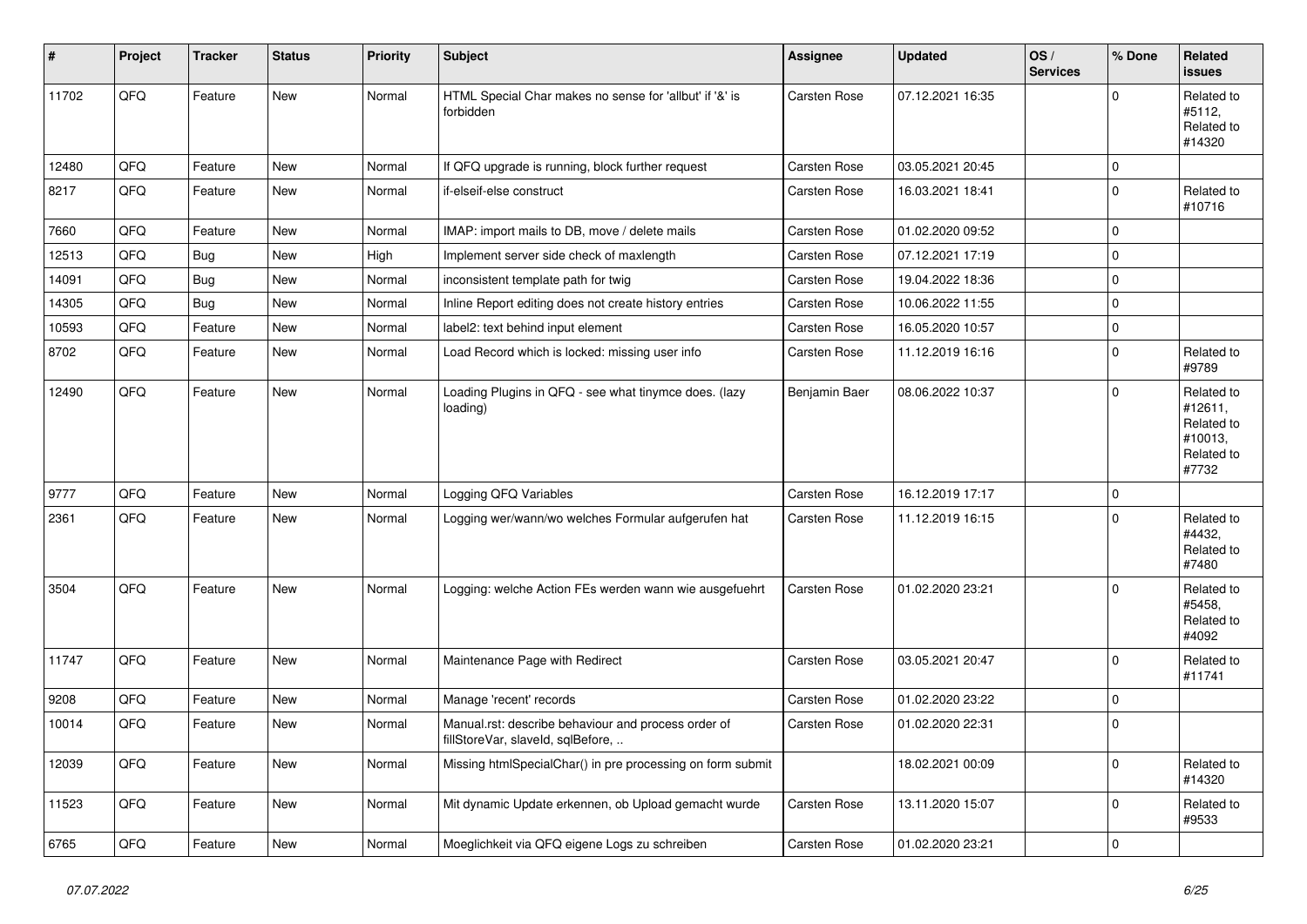| #     | Project | <b>Tracker</b> | <b>Status</b> | Priority | <b>Subject</b>                                                                                        | Assignee            | <b>Updated</b>   | OS/<br><b>Services</b> | % Done      | <b>Related</b><br><b>issues</b>                                      |
|-------|---------|----------------|---------------|----------|-------------------------------------------------------------------------------------------------------|---------------------|------------------|------------------------|-------------|----------------------------------------------------------------------|
| 5459  | QFQ     | <b>Bug</b>     | <b>New</b>    | High     | Multi DB: spread system tables between 'QFQ' and<br>'Data'-DB                                         | Carsten Rose        | 03.05.2021 21:14 |                        | $\mathbf 0$ | Related to<br>#4720                                                  |
| 9706  | QFQ     | Feature        | <b>New</b>    | Normal   | Multi File Upload (hidden template group)                                                             | <b>Carsten Rose</b> | 01.02.2020 23:22 |                        | $\mathbf 0$ | Related to<br>#7521,<br>Related to<br>#5562,<br>Related to<br>#13330 |
| 10508 | QFQ     | <b>Bug</b>     | <b>New</b>    | High     | Multi Form broken on Multi DB Instance                                                                | Carsten Rose        | 03.05.2021 21:12 |                        | $\mathbf 0$ |                                                                      |
| 13331 | QFQ     | <b>Bug</b>     | New           | Normal   | Multi Form: Clear Icon misplaced                                                                      | Carsten Rose        | 19.03.2022 17:47 |                        | $\pmb{0}$   |                                                                      |
| 13332 | QFQ     | <b>Bug</b>     | <b>New</b>    | Normal   | Multi Form: Required Felder werden visuell nicht markiert.                                            | <b>Carsten Rose</b> | 19.03.2022 17:47 |                        | $\mathbf 0$ |                                                                      |
| 11516 | QFQ     | Feature        | <b>New</b>    | Normal   | Multi Page Form (Previous/Next Buttons)                                                               | <b>Carsten Rose</b> | 16.03.2021 17:52 |                        | $\mathbf 0$ |                                                                      |
| 10714 | QFQ     | Feature        | New           | Normal   | multi Table Form                                                                                      | Carsten Rose        | 16.03.2021 18:44 |                        | $\mathbf 0$ |                                                                      |
| 11695 | QFQ     | <b>Bug</b>     | <b>New</b>    | Normal   | MultiForm required FE Error                                                                           | Carsten Rose        | 04.12.2020 13:34 |                        | $\mathbf 0$ |                                                                      |
| 11667 | QFQ     | Bug            | <b>New</b>    | Normal   | MySQL mariadb-server-10.3: Incorrect datetime value                                                   | <b>Carsten Rose</b> | 03.05.2021 20:48 |                        | $\mathbf 0$ |                                                                      |
| 12023 | QFQ     | Feature        | <b>New</b>    | Normal   | MySQL Stored Precdure: QDECODESPECIALCHAR()                                                           | <b>Carsten Rose</b> | 16.02.2021 11:16 |                        | $\Omega$    | Related to<br>#12022                                                 |
| 6437  | QFQ     | Feature        | <b>New</b>    | Normal   | Neuer Mode Button bei FormElementen                                                                   | <b>Carsten Rose</b> | 01.02.2020 23:21 |                        | $\Omega$    | Related to<br>#9668,<br>Blocked by<br>#9678                          |
| 5782  | QFQ     | Feature        | New           | Normal   | NextCloud API                                                                                         | Carsten Rose        | 01.02.2020 10:02 |                        | $\pmb{0}$   |                                                                      |
| 12133 | QFQ     | Bug            | <b>New</b>    | Normal   | NPM, phpSpreadSheet aktualisieren                                                                     | <b>Carsten Rose</b> | 15.03.2021 09:04 |                        | $\mathbf 0$ |                                                                      |
| 14090 | QFQ     | Feature        | <b>New</b>    | Normal   | Nützliche _script funktionen                                                                          | Carsten Rose        | 28.05.2022 11:03 |                        | $\mathbf 0$ |                                                                      |
| 7685  | QFQ     | <b>Bug</b>     | <b>New</b>    | Normal   | Open FormElement from QFQ error message and save<br>modified record: error about missing {{formId:F}} | Carsten Rose        | 01.02.2020 23:22 |                        | $\Omega$    |                                                                      |
| 7650  | QFQ     | <b>Bug</b>     | <b>New</b>    | High     | Optional do not show 'required' sign on FormElement                                                   | Carsten Rose        | 03.05.2021 21:14 |                        | $\mathbf 0$ |                                                                      |
| 7681  | QFQ     | Feature        | New           | Normal   | Optional switch off 'check for modified record'                                                       | Carsten Rose        | 01.02.2020 23:21 |                        | $\pmb{0}$   |                                                                      |
| 10384 | QFQ     | Feature        | <b>New</b>    | Normal   | Parameter Exchange QFQ Instances                                                                      |                     | 07.05.2020 09:38 |                        | $\mathbf 0$ |                                                                      |
| 5715  | QFQ     | Feature        | New           | High     | PDF Caching                                                                                           | Carsten Rose        | 03.05.2021 21:14 |                        | $\Omega$    | Related to<br>#5851,<br>Related to<br>#6357                          |
| 6261  | QFQ     | Feature        | <b>New</b>    | Normal   | Persistent SIP                                                                                        | Carsten Rose        | 12.06.2021 09:07 |                        | $\pmb{0}$   | Related to<br>#10819                                                 |
| 10819 | QFQ     | Feature        | New           | Normal   | Persistent SIP - second try                                                                           | Carsten Rose        | 29.06.2020 23:02 |                        | $\Omega$    | Related to<br>#6261                                                  |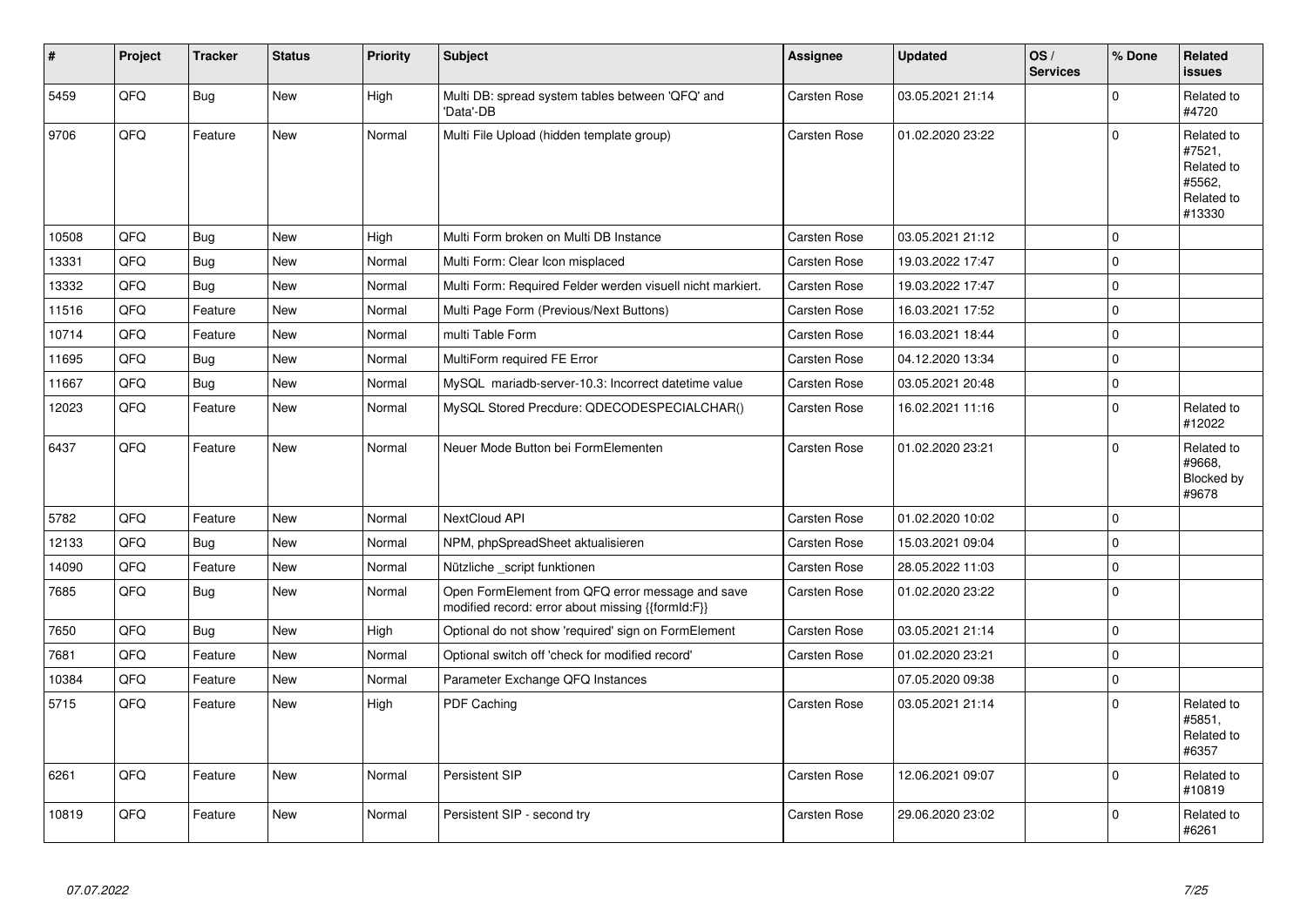| #     | Project | <b>Tracker</b> | <b>Status</b> | <b>Priority</b> | <b>Subject</b>                                                                                                                        | Assignee               | <b>Updated</b>   | OS/<br><b>Services</b> | % Done      | Related<br><b>issues</b>                                               |
|-------|---------|----------------|---------------|-----------------|---------------------------------------------------------------------------------------------------------------------------------------|------------------------|------------------|------------------------|-------------|------------------------------------------------------------------------|
| 8668  | QFQ     | <b>Bug</b>     | <b>New</b>    | High            | Pill disabled: dyamic mode 'hidden' not respected - FE is still<br>required                                                           | Carsten Rose           | 03.05.2021 21:14 |                        | $\Omega$    |                                                                        |
| 12556 | QFQ     | Feature        | New           | Normal          | Pills Title: colored = static or dynamic on allrequiredgiven                                                                          | Benjamin Baer          | 19.03.2022 17:49 |                        | $\mathbf 0$ |                                                                        |
| 11668 | QFQ     | Bug            | <b>New</b>    | Normal          | Play function.sql - problem with mysql                                                                                                | Carsten Rose           | 03.05.2021 20:48 |                        | $\mathbf 0$ |                                                                        |
| 10080 | QFQ     | Feature        | New           | Normal          | Popup on 'save' / 'close': configure dialog (answer<br>yes/no/cancle/)                                                                | Carsten Rose           | 28.03.2021 20:52 |                        | 0           | Is duplicate<br>of #12262                                              |
| 4023  | QFQ     | Feature        | New           | Normal          | prepared statements - FE action: salveld, sqllnsert,<br>sqlUpdate, sqlDelete, sqlBefore, sqlAfter                                     | Carsten Rose           | 11.12.2019 16:15 |                        | $\mathbf 0$ |                                                                        |
| 10658 | QFQ     | Bug            | <b>New</b>    | Normal          | processReadOnly broken                                                                                                                | Carsten Rose           | 27.05.2020 17:55 |                        | $\mathbf 0$ |                                                                        |
| 14376 | QFQ     | Feature        | <b>New</b>    | Normal          | QFQ Bootstrap: if missing, create stored procedures                                                                                   | Enis Nuredini          | 19.06.2022 16:37 |                        | 0           |                                                                        |
| 13592 | QFQ     | <b>Bug</b>     | New           | Normal          | QFQ Build Queue: das vergeben von Tags klappt nicht. Es<br>werden keine Releases gebaut.                                              | Carsten Rose           | 19.03.2022 17:45 |                        | $\mathbf 0$ |                                                                        |
| 12465 | QFQ     | Feature        | <b>New</b>    | Normal          | QFQ Function: use in FE to fill StoreRecord                                                                                           | Carsten Rose           | 05.05.2021 21:58 |                        | $\mathbf 0$ |                                                                        |
| 13609 | QFQ     | Feature        | New           | Normal          | QFQ Introduction: Seite aufloesen                                                                                                     | Philipp<br>Gröbelbauer | 28.05.2022 11:02 |                        | $\mathbf 0$ |                                                                        |
| 7524  | QFQ     | <b>Bug</b>     | <b>New</b>    | Normal          | QFQ throws a 'General Error' if 'fileadmin/protected/log/' is<br>not writeable                                                        | Carsten Rose           | 01.02.2020 23:22 |                        | $\mathbf 0$ |                                                                        |
| 9927  | QFQ     | Feature        | <b>New</b>    | Normal          | QFQ Update: a) Update nur machen wenn BE User<br>eingeloggt ist., b) Bei Fehler genaue Meldung welcher<br>Updateschritt Probleme hat. | Carsten Rose           | 22.01.2020 12:59 |                        | $\mathbf 0$ |                                                                        |
| 13528 | QFQ     | Bug            | <b>New</b>    | Normal          | gfg.io > releases: es wird kein neues Release angelegt                                                                                | Benjamin Baer          | 19.03.2022 17:46 |                        | $\mathbf 0$ |                                                                        |
| 14187 | QFQ     | Feature        | New           | High            | qfq.log: show current URL                                                                                                             | Carsten Rose           | 28.05.2022 11:02 |                        | $\mathbf 0$ | Related to<br>#13933,<br>Related to<br>#12532,<br>Related to<br>#11893 |
| 13757 | QFQ     | Feature        | <b>New</b>    | High            | QR / Bar-Code Plugin                                                                                                                  | Enis Nuredini          | 19.03.2022 17:43 |                        | $\mathbf 0$ |                                                                        |
| 7520  | QFQ     | Feature        | <b>New</b>    | Normal          | QR Code:  AS _qr ( AS _link)                                                                                                          | Carsten Rose           | 01.02.2020 23:22 |                        | $\Omega$    |                                                                        |
| 6483  | QFQ     | <b>Bug</b>     | <b>New</b>    | Normal          | R Store funktioniert nicht bei 'Report Notation' im FE                                                                                | Carsten Rose           | 01.02.2020 23:21 |                        | $\mathbf 0$ |                                                                        |
| 7924  | QFQ     | Feature        | <b>New</b>    | Normal          | Radio/Checkbox with Tooltip                                                                                                           | Carsten Rose           | 01.02.2020 23:22 |                        | $\mathbf 0$ |                                                                        |
| 11239 | QFQ     | <b>Bug</b>     | New           | Normal          | Radiobutton (plain): horizontales Rendern abhängig vom<br>Datentyp in der Datenbank                                                   | Carsten Rose           | 30.09.2020 18:37 |                        | $\Omega$    |                                                                        |
| 11237 | QFQ     | Bug            | New           | High            | Radiobutton / parameter.buttonClass= btn-default - kein dirty<br>Trigger                                                              | Benjamin Baer          | 03.05.2021 21:12 |                        | $\mathbf 0$ | Related to<br>#10766                                                   |
| 10766 | QFQ     | Bug            | New           | High            | Radiobutton / parameter.buttonClass=btn-default: dynamic<br>update                                                                    |                        | 03.05.2021 21:12 |                        | $\mathbf 0$ | Related to<br>#11237                                                   |
| 7513  | QFQ     | Bug            | New           | Normal          | Radios not correct aligned                                                                                                            | Carsten Rose           | 01.02.2020 23:22 |                        | $\pmb{0}$   |                                                                        |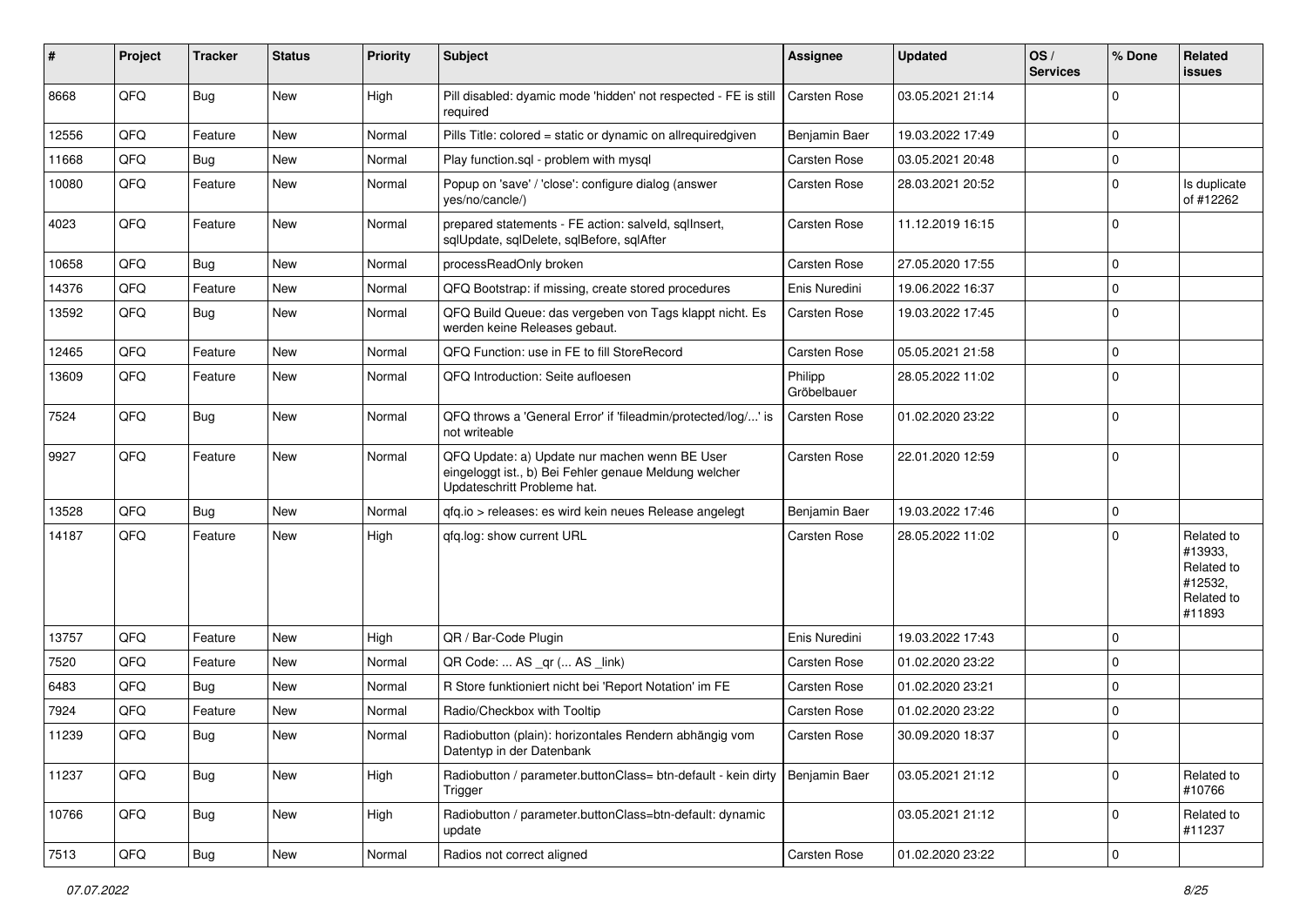| #     | Project | <b>Tracker</b> | <b>Status</b> | <b>Priority</b> | Subject                                                                                            | Assignee      | <b>Updated</b>   | OS/<br><b>Services</b> | % Done      | Related<br><b>issues</b>                      |
|-------|---------|----------------|---------------|-----------------|----------------------------------------------------------------------------------------------------|---------------|------------------|------------------------|-------------|-----------------------------------------------|
| 7795  | QFQ     | Bug            | <b>New</b>    | Normal          | Readonly Form: Typeahead-Felder                                                                    | Carsten Rose  | 01.02.2020 23:22 |                        | $\Omega$    | Related to<br>#10640                          |
| 7280  | QFQ     | Feature        | New           | Normal          | recently used table                                                                                | Carsten Rose  | 01.02.2020 23:21 |                        | 0           |                                               |
| 7480  | QFQ     | Feature        | <b>New</b>    | Normal          | Record History (Undo / Redo)                                                                       | Carsten Rose  | 11.12.2019 16:16 |                        | $\mathbf 0$ | Related to<br>#2361                           |
| 7099  | QFQ     | Feature        | New           | Normal          | Redesign FormEditor                                                                                | Carsten Rose  | 01.02.2020 23:21 |                        | $\mathbf 0$ |                                               |
| 13700 | QFQ     | Feature        | New           | Normal          | Redesign gfg.io Seite                                                                              | Carsten Rose  | 19.03.2022 17:43 |                        | 0           |                                               |
| 8975  | QFQ     | Feature        | New           | Normal          | Report Notation: 2.0                                                                               | Carsten Rose  | 01.02.2020 23:22 |                        | $\mathbf 0$ | Related to<br>#8963                           |
| 9983  | QFQ     | Feature        | <b>New</b>    | Normal          | Report Notation: new keyword 'range'                                                               | Carsten Rose  | 01.02.2020 15:55 |                        | $\mathbf 0$ |                                               |
| 7261  | QFQ     | <b>Bug</b>     | New           | Normal          | Report pathFilename for user without path, only the filename                                       | Carsten Rose  | 01.02.2020 23:21 |                        | $\Omega$    |                                               |
| 6723  | QFQ     | Feature        | <b>New</b>    | Normal          | Report QFQ Installation and Version                                                                | Carsten Rose  | 12.06.2021 09:07 |                        | $\mathbf 0$ |                                               |
| 10463 | QFQ     | Feature        | New           | Normal          | Report link: expliztes setzen von HTML Tags (Bedarf fuer<br>'data-selenium' & 'id')                | Enis Nuredini | 23.03.2022 09:23 |                        | 0           | Related to<br>#7648                           |
| 11534 | QFQ     | Feature        | <b>New</b>    | Normal          | Report: Action on selected rows - Table batchprocessing<br>feature                                 |               | 18.11.2020 08:15 |                        | $\mathbf 0$ |                                               |
| 9811  | QFQ     | Feature        | <b>New</b>    | Normal          | Report: tag every n'th row                                                                         | Carsten Rose  | 01.02.2020 23:22 |                        | $\mathbf 0$ |                                               |
| 5345  | QFQ     | Feature        | New           | Normal          | Report: UPDATE / INSERT / DELETE statements should<br>trigger subqueries, depending on the result. | Carsten Rose  | 27.05.2020 16:11 |                        | $\mathbf 0$ |                                               |
| 9855  | QFQ     | Bug            | New           | Normal          | <b>Required Check</b>                                                                              |               | 01.02.2020 15:56 |                        | $\mathbf 0$ |                                               |
| 14028 | QFQ     | Feature        | <b>New</b>    | Normal          | Required notification: visual nicer                                                                | Enis Nuredini | 28.05.2022 11:01 |                        | $\mathbf 0$ |                                               |
| 12974 | QFQ     | <b>Bug</b>     | New           | High            | <b>Sanitize Queries in Action-Elements</b>                                                         | Carsten Rose  | 07.12.2021 17:19 |                        | $\mathbf 0$ |                                               |
| 3727  | QFQ     | Feature        | New           | High            | Security: Session Hijacking erschweren                                                             | Carsten Rose  | 03.05.2021 21:14 |                        | $\mathbf 0$ |                                               |
| 7519  | QFQ     | Feature        | <b>New</b>    | Normal          | Select: Multi                                                                                      | Carsten Rose  | 01.02.2020 23:22 |                        | $\mathbf 0$ |                                               |
| 14227 | QFQ     | Feature        | New           | Normal          | Selenium Konkurrenz: cypress.io                                                                    | Enis Nuredini | 28.05.2022 11:02 |                        | $\mathbf 0$ |                                               |
| 11080 | QFQ     | Feature        | New           | Normal          | Send MQTT messages                                                                                 | Carsten Rose  | 29.08.2020 19:49 |                        | $\mathbf 0$ |                                               |
| 7014  | QFQ     | Bug            | New           | Normal          | Sending invalid emails succeeds when<br>debug.redirectAllMailTo is set                             | Carsten Rose  | 01.02.2020 23:21 |                        | $\mathbf 0$ |                                               |
| 9707  | QFQ     | Feature        | New           | Normal          | SIP security: encode pageld and check pageld on decode                                             | Carsten Rose  | 01.02.2020 23:22 |                        | $\mathbf 0$ |                                               |
| 12532 | QFQ     | Feature        | New           | High            | SIP-Parameter bei Seitenaufruf in Browser-Console<br>anzeigen                                      | Carsten Rose  | 07.12.2021 17:19 |                        | $\mathbf 0$ | Related to<br>#11893.<br>Related to<br>#14187 |
| 12512 | QFQ     | Bug            | New           | Normal          | Some MySQL Installation can't use 'stored procedures'                                              | Carsten Rose  | 19.03.2022 17:48 |                        | $\mathbf 0$ |                                               |
| 7683  | QFQ     | Feature        | New           | Normal          | Special column names in '{{ SELECT  AS _link }}' should<br>be detected                             | Carsten Rose  | 01.02.2020 23:21 |                        | $\mathbf 0$ |                                               |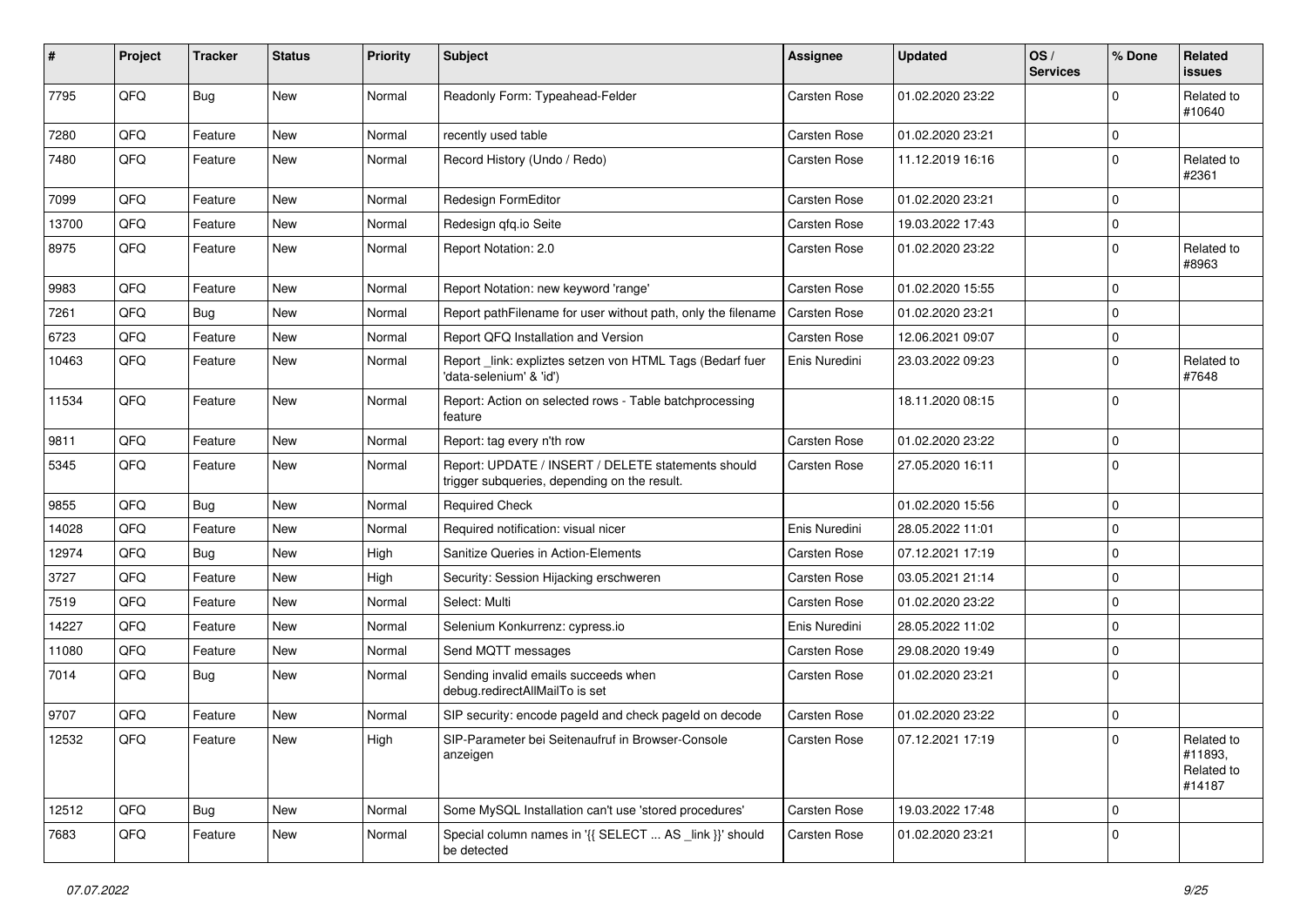| #     | Project | <b>Tracker</b> | <b>Status</b> | <b>Priority</b> | <b>Subject</b>                                                                                       | <b>Assignee</b>                                        | <b>Updated</b>   | OS/<br><b>Services</b> | % Done      | Related<br><b>issues</b>                      |                      |
|-------|---------|----------------|---------------|-----------------|------------------------------------------------------------------------------------------------------|--------------------------------------------------------|------------------|------------------------|-------------|-----------------------------------------------|----------------------|
| 8806  | QFQ     | Feature        | <b>New</b>    | Normal          | SQL Function nl2br                                                                                   | Carsten Rose                                           | 01.02.2020 23:22 |                        | $\mathbf 0$ |                                               |                      |
| 12545 | QFQ     | Bug            | <b>New</b>    | Urgent          | sql.log not created / updated                                                                        | Carsten Rose                                           | 14.12.2021 16:02 |                        | $\Omega$    |                                               |                      |
| 4050  | QFQ     | Feature        | New           | Normal          | sql.log: 1) FormElement ID which causes a specific action,<br>2) Result in the same row.             | Carsten Rose                                           | 15.04.2020 11:35 |                        | $\mathbf 0$ | Related to<br>#5458                           |                      |
| 9129  | QFQ     | Feature        | <b>New</b>    | Normal          | sqlValidate: Message as notification, not as error                                                   | Carsten Rose                                           | 01.02.2020 23:22 |                        | $\mathbf 0$ | Related to<br>#9128                           |                      |
| 10081 | QFQ     | Bug            | New           | High            | Stale record lock after 'forbidden' character                                                        | Carsten Rose                                           | 03.05.2021 21:12 |                        | $\mathbf 0$ | Related to<br>#10082,<br>Related to<br>#9789  |                      |
| 12413 | QFQ     | Feature        | <b>New</b>    | Normal          | STORE_TYPO3: enhance for {{be_users.email:T}},<br>{{fe_users.email:T}}                               | Carsten Rose                                           | 03.05.2021 20:45 |                        | $\Omega$    | Related to<br>#12412,<br>Related to<br>#10012 |                      |
| 11775 | QFQ     | Feature        | <b>New</b>    | Normal          | Subrecord Tooltip pro Feld                                                                           | Carsten Rose                                           | 18.12.2020 15:22 |                        | $\mathbf 0$ | Related to<br>#11955                          |                      |
| 3432  | QFQ     | Feature        | <b>New</b>    | Normal          | subrecord: dynamicUpdate                                                                             | Carsten Rose                                           | 11.06.2020 21:10 |                        | $\mathbf 0$ | Related to<br>#5691                           |                      |
| 8187  | QFQ     | Feature        | New           | Normal          | Subrecord: enable/hide new button - make new/edit/delete<br>customizeable.                           | Carsten Rose                                           | 06.03.2021 18:44 |                        | $\Omega$    | Related to<br>#11326                          |                      |
| 11955 | QFQ     | Feature        | <b>New</b>    | Normal          | subrecord: new title option to set <th> attributes - e.g. to<br/>customize tablesorter options.</th> | attributes - e.g. to<br>customize tablesorter options. | Carsten Rose     | 03.05.2021 20:47       |             | $\mathbf 0$                                   | Related to<br>#11775 |
| 12135 | QFQ     | Feature        | <b>New</b>    | Normal          | Subrecord: Notiz                                                                                     |                                                        | 24.04.2021 16:58 |                        | $\Omega$    |                                               |                      |
| 7574  | QFQ     | Bug            | <b>New</b>    | Normal          | Substitute error: form element not reported / dont parse<br>Form.note                                | Carsten Rose                                           | 01.02.2020 23:21 |                        | $\mathbf 0$ |                                               |                      |
| 12477 | QFQ     | Feature        | <b>New</b>    | Normal          | Support for refactoring: Form, FormElement, diverse<br>Tabellen/Spalten, tt-content Records          | Carsten Rose                                           | 03.05.2021 20:45 |                        | $\Omega$    |                                               |                      |
| 12520 | QFQ     | Bug            | <b>New</b>    | Normal          | Switch FE User: still active even FE User session expired                                            | Carsten Rose                                           | 19.03.2022 17:48 |                        | $\mathbf 0$ |                                               |                      |
| 10114 | QFQ     | Feature        | <b>New</b>    | High            | Symbol (Link): 'G:' (Glyphicon) replaced by 'i:' (icon)                                              |                                                        | 07.12.2021 17:19 |                        | $\Omega$    | Related to<br>#3797,<br>Related to<br>#4194   |                      |
| 14304 | QFQ     | Bug            | New           | Normal          | table sorter view safer does not work                                                                | Carsten Rose                                           | 10.06.2022 11:49 |                        | 0           |                                               |                      |
| 11892 | QFQ     | Feature        | New           | Normal          | tablesorter: columns with links are hard to order - new<br>qualifier 'Y: <ord>'</ord>                | Enis Nuredini                                          | 23.03.2022 09:22 |                        | 0           |                                               |                      |
| 12679 | QFQ     | Feature        | New           | Normal          | tablesorter: custom column width                                                                     | Carsten Rose                                           | 16.06.2021 11:10 |                        | $\mathbf 0$ |                                               |                      |
| 10506 | QFQ     | <b>Bug</b>     | New           | High            | Template Group broken on MultiDB instance                                                            | Carsten Rose                                           | 03.05.2021 21:12 |                        | $\mathbf 0$ | Related to<br>#10505                          |                      |
| 12716 | QFQ     | Bug            | New           | Normal          | template group: Pattern only applied to first instance                                               | Carsten Rose                                           | 19.03.2022 17:47 |                        | $\pmb{0}$   |                                               |                      |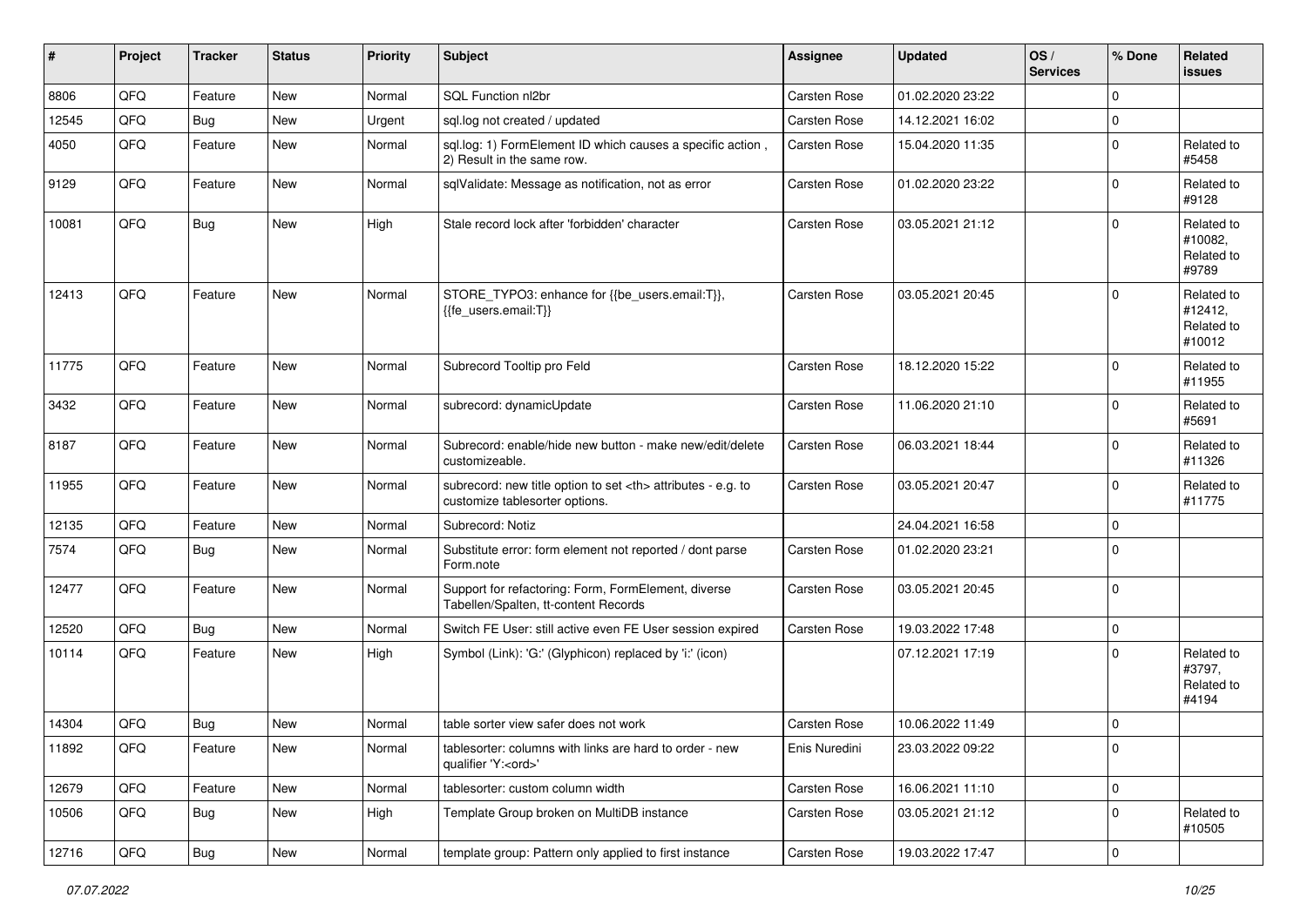| #     | Project        | <b>Tracker</b> | <b>Status</b> | <b>Priority</b> | <b>Subject</b>                                                                                             | <b>Assignee</b> | <b>Updated</b>   | OS/<br><b>Services</b> | % Done         | <b>Related</b><br><b>issues</b>             |
|-------|----------------|----------------|---------------|-----------------|------------------------------------------------------------------------------------------------------------|-----------------|------------------|------------------------|----------------|---------------------------------------------|
| 12045 | QFQ            | Bug            | <b>New</b>    | Normal          | templateGroup afterSave FE: Aufruf ohne<br>sglHonorFormElements funktioniert nicht                         | Carsten Rose    | 18.02.2021 16:33 |                        | $\mathbf 0$    |                                             |
| 12702 | QFQ            | <b>Bug</b>     | <b>New</b>    | High            | templateGroup: broken in multiDb Setup                                                                     | Carsten Rose    | 14.12.2021 16:02 |                        | $\pmb{0}$      |                                             |
| 7521  | QFQ            | Feature        | <b>New</b>    | Normal          | TemplateGroup: fe.type=upload                                                                              | Carsten Rose    | 01.02.2020 23:21 |                        | $\mathbf 0$    | Related to<br>#9706                         |
| 10345 | QFQ            | Feature        | New           | Normal          | Templates - Patterns QFQ Style                                                                             |                 | 03.05.2021 21:01 |                        | $\mathbf 0$    | Related to<br>#10713                        |
| 12186 | QFQ            | Feature        | <b>New</b>    | High            | TinyMCE Config für Objekte                                                                                 | Carsten Rose    | 07.12.2021 17:19 |                        | $\Omega$       | <b>Blocks</b><br>#12632                     |
| 14455 | QFQ            | Support        | New           | Normal          | TinyMCE: Activate save button after upload picture over<br>drag&drop                                       | Enis Nuredini   | 03.07.2022 17:53 |                        | $\mathbf 0$    | Related to<br>#14463                        |
| 14463 | QFQ            | Support        | <b>New</b>    | Normal          | TinyMCE: FormElement.size = <width>,<height></height></width>                                              | Enis Nuredini   | 03.07.2022 17:52 |                        | $\mathbf 0$    | Related to<br>#14455                        |
| 7239  | QFQ            | Feature        | New           | Normal          | TinyMCE: html tag whitelist                                                                                | Carsten Rose    | 01.02.2020 23:21 |                        | $\mathbf 0$    | Related to<br>#14320                        |
| 12632 | QFQ            | Feature        | <b>New</b>    | Normal          | TinyMCE: Prepare CSS classes for images                                                                    | Carsten Rose    | 04.06.2021 14:35 |                        | 100            | Blocked by<br>#12186                        |
| 12664 | QFQ            | Feature        | <b>New</b>    | Normal          | TinyMCE: report/remove malicous HTML/JS Code                                                               | Carsten Rose    | 19.03.2022 17:47 |                        | $\mathbf 0$    | Related to<br>#14320                        |
| 12187 | QFQ            | Bug            | <b>New</b>    | Normal          | Trigger FormAsFile() via Report: probably problem with multi<br>DB setup                                   | Carsten Rose    | 20.03.2021 21:20 |                        | $\mathbf 0$    |                                             |
| 12400 | QFQ            | Feature        | <b>New</b>    | Normal          | Tutorial ist in QFQ Doku, Wird in der Suche gefunden, es<br>gibt aber kein Menupunkt - Inhalt ueberpruefen | Carsten Rose    | 03.05.2021 20:45 |                        | $\mathbf 0$    |                                             |
| 10640 | QFQ            | Bug            | New           | High            | TypeAhead Tag: FE editierbar trotz readOnly                                                                | Carsten Rose    | 03.05.2021 21:12 |                        | $\mathbf 0$    | Related to<br>#7795                         |
| 4018  | QFQ            | Feature        | <b>New</b>    | Normal          | typeahead: long query parameter / answer triggers 'Attack<br>detected' and purges current SIP storage.     | Carsten Rose    | 29.06.2022 22:46 |                        | $\mathbf 0$    | Related to<br>#9077                         |
| 10115 | QFQ            | Feature        | New           | Normal          | TypeAhead: static list                                                                                     | Carsten Rose    | 26.02.2020 16:42 |                        | 100            |                                             |
| 9221  | QFQ            | Feature        | <b>New</b>    | Normal          | typeAhead: Zeichenlimite ausschalten                                                                       | Carsten Rose    | 29.06.2022 22:36 |                        | $\mathbf 0$    |                                             |
| 9077  | QFQ            | Bug            | New           | Normal          | typeAheadSql: report broken SQL                                                                            | Carsten Rose    | 29.06.2022 22:35 |                        | $\mathbf 0$    | Related to<br>#4018                         |
| 10588 | QFQ            | <b>Bug</b>     | New           | Normal          | typeahed Tag: Doku anpassen                                                                                | Carsten Rose    | 12.11.2020 23:45 |                        | 0              |                                             |
| 7219  | QFO            | <b>Bug</b>     | New           | Normal          | typeSheadSql / typeAheadSqlPrefetch: change to curly<br>braces                                             | Carsten Rose    | 01.02.2020 23:21 |                        | 0              |                                             |
| 5305  | QFQ            | Bug            | New           | Normal          | Upload FormElement: nicht disabled by readonly Form                                                        | Carsten Rose    | 16.06.2021 13:43 |                        | $\mathbf 0$    | Related to<br>#9347,<br>Related to<br>#9834 |
| 7850  | $\mathsf{QFQ}$ | Feature        | New           | High            | Upload records: non 'pathFileName' column                                                                  | Carsten Rose    | 03.05.2021 21:14 |                        | $\overline{0}$ |                                             |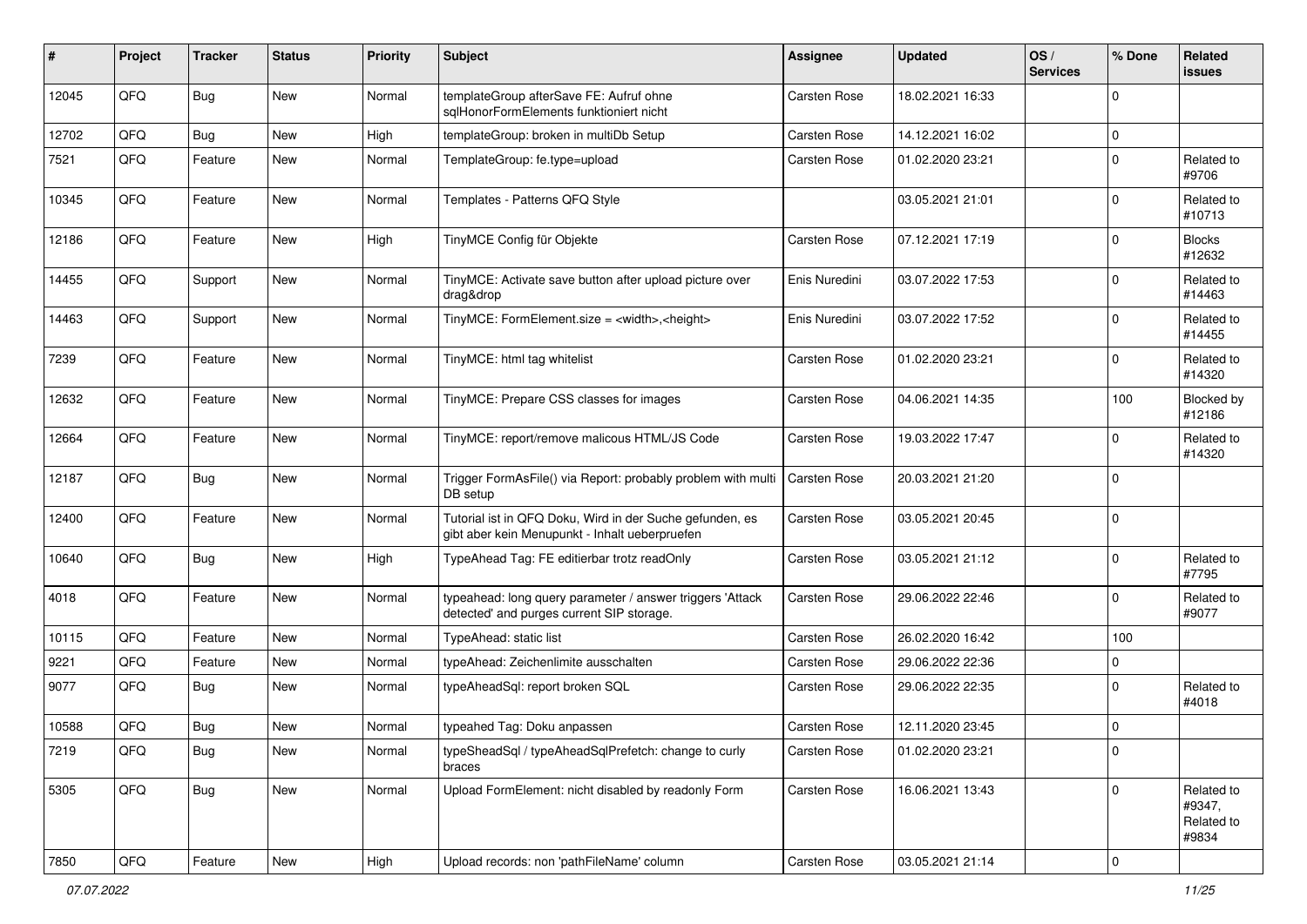| #     | Project | <b>Tracker</b> | <b>Status</b> | <b>Priority</b> | <b>Subject</b>                                                                                                             | <b>Assignee</b> | <b>Updated</b>   | OS/<br><b>Services</b> | % Done         | Related<br><b>issues</b>                                             |
|-------|---------|----------------|---------------|-----------------|----------------------------------------------------------------------------------------------------------------------------|-----------------|------------------|------------------------|----------------|----------------------------------------------------------------------|
| 7175  | QFQ     | Feature        | <b>New</b>    | Normal          | Upload: md5 hash as filename                                                                                               | Carsten Rose    | 01.02.2020 23:21 |                        | $\mathbf 0$    |                                                                      |
| 7119  | QFQ     | Feature        | New           | Normal          | Upload: scaleDownWidth, scaleDownHeight                                                                                    | Carsten Rose    | 01.02.2020 23:21 |                        | $\pmb{0}$      |                                                                      |
| 13354 | QFQ     | Feature        | New           | Normal          | Using Websocket in QFQ                                                                                                     | Carsten Rose    | 05.07.2022 16:26 |                        | $\mathbf 0$    | Related to<br>#11076                                                 |
| 6855  | QFQ     | Feature        | New           | Normal          | With {{feUser:U}}!={{feUser:T}}: Save / Delete: only possible<br>with {{feUserSave:U}}='yes' and '{{feUserDelete:U}}='yes' | Carsten Rose    | 01.02.2020 23:21 |                        | $\mathbf 0$    |                                                                      |
| 11850 | QFQ     | Feature        | <b>New</b>    | Urgent          | Wizard Form: basierend auf einer Tabelle eine Form<br>anlegen.                                                             |                 | 03.05.2021 21:12 |                        | $\mathbf 0$    | <b>Blocked by</b><br>#8082                                           |
| 10704 | QFQ     | Bug            | New           | Normal          | wkhtml problem rendering fullCalendar.js / fabric.js >><br>successor: puppeteer                                            | Carsten Rose    | 12.11.2020 23:45 |                        | $\mathbf 0$    | Related to<br>#5024,<br>Related to<br>#4650,<br>Related to<br>#10715 |
| 13706 | QFQ     | <b>Bug</b>     | <b>New</b>    | Normal          | Wrong CheckType in FieldElement LastStatus of Form Cron                                                                    | Carsten Rose    | 21.01.2022 18:20 |                        | $\mathbf 0$    |                                                                      |
| 13659 | QFQ     | Bug            | New           | Normal          | wrong sanitize class applied to R-store                                                                                    | Carsten Rose    | 15.01.2022 14:23 |                        | $\mathbf 0$    |                                                                      |
| 5942  | QFQ     | Feature        | Priorize      | Normal          | 'L' and 'type': append to links, generate via '_link' by using 'u:'                                                        | Carsten Rose    | 01.02.2020 10:13 |                        | $\mathbf 0$    |                                                                      |
| 12452 | QFQ     | Feature        | Priorize      | Normal          | BaseURL: alsways with '/' at the end                                                                                       | Carsten Rose    | 19.06.2022 13:45 |                        | $\mathbf 0$    | Related to<br>#10782                                                 |
| 9346  | QFQ     | Feature        | Priorize      | Normal          | beforeSave: check if an upload is given                                                                                    | Carsten Rose    | 11.06.2021 21:18 |                        | $\pmb{0}$      |                                                                      |
| 3782  | QFQ     | Bug            | Priorize      | Normal          | Bei fehlerhafter Eingabe (z.B. Datum) sollte das erwartete<br>Format angezeigt werden                                      | Carsten Rose    | 01.02.2020 10:13 |                        | $\mathbf 0$    |                                                                      |
| 9958  | QFQ     | Bug            | Priorize      | Normal          | Broken subrecord query: no error message                                                                                   | Carsten Rose    | 05.02.2021 15:15 |                        | 0              |                                                                      |
| 6870  | QFQ     | Feature        | Priorize      | Normal          | Click on '_link' triggers an API call                                                                                      | Benjamin Baer   | 03.01.2022 08:25 |                        | $\pmb{0}$      |                                                                      |
| 8082  | QFQ     | Feature        | Priorize      | High            | Contact form without saving record                                                                                         | Carsten Rose    | 07.12.2021 15:20 |                        | $\Omega$       | Related to<br>#8587,<br><b>Blocks</b><br>#11850                      |
| 7630  | QFQ     | Feature        | Priorize      | Normal          | detailed error message for simple upload                                                                                   | Carsten Rose    | 01.02.2020 10:13 |                        | $\mathbf 0$    |                                                                      |
| 12503 | QFQ     | Feature        | Priorize      | Normal          | Detect dangerous UPDATE statement with missing WHERE                                                                       | Carsten Rose    | 05.05.2021 22:09 |                        | $\mathbf 0$    |                                                                      |
| 7217  | QFQ     | Feature        | Priorize      | Normal          | Download: notice User if `_sip=?` is missing                                                                               | Carsten Rose    | 01.02.2020 10:13 |                        | 0              |                                                                      |
| 5562  | QFO     | Feature        | Priorize      | Normal          | Drag'n'Drop fuer Uploads                                                                                                   | Benjamin Baer   | 21.03.2022 09:52 |                        | 0              | Related to<br>#9706                                                  |
| 9975  | QFQ     | Bug            | Priorize      | Normal          | Dropdown Menu: 'r:3' broken                                                                                                | Carsten Rose    | 01.02.2020 10:13 |                        | $\mathbf 0$    |                                                                      |
| 2665  | QFQ     | <b>Bug</b>     | Priorize      | Normal          | Dynamic Update funktioniert nicht, wenn beim<br>entsprechenden FormElement eine size angegeben ist.                        | Benjamin Baer   | 03.01.2022 08:12 |                        | 30             |                                                                      |
| 6224  | QFG     | Feature        | Priorize      | Normal          | Dynamic update: fade in/out fields                                                                                         | Benjamin Baer   | 21.03.2022 09:50 |                        | $\overline{0}$ |                                                                      |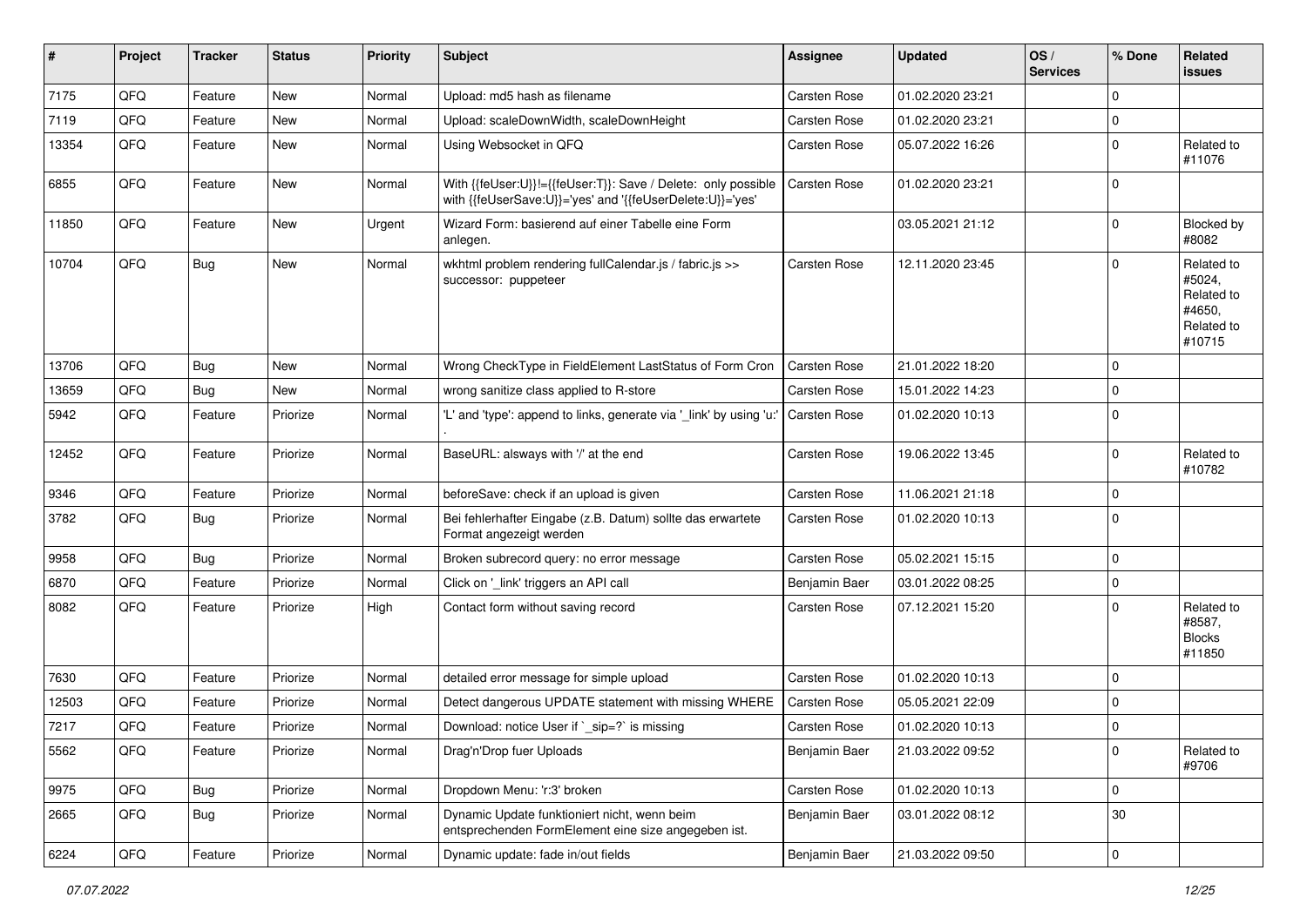| ∦     | Project | <b>Tracker</b> | <b>Status</b> | <b>Priority</b> | <b>Subject</b>                                                                                           | Assignee      | <b>Updated</b>   | OS/<br><b>Services</b> | % Done      | Related<br>issues                                                       |
|-------|---------|----------------|---------------|-----------------|----------------------------------------------------------------------------------------------------------|---------------|------------------|------------------------|-------------|-------------------------------------------------------------------------|
| 8585  | QFQ     | Feature        | Priorize      | Normal          | Enhance Error message for 'unknown form'                                                                 | Carsten Rose  | 01.02.2020 10:13 |                        | $\Omega$    |                                                                         |
| 6801  | QFQ     | Feature        | Priorize      | Normal          | Fabric: Maximize / Fulllscreen                                                                           | Benjamin Baer | 21.03.2022 09:56 |                        | $\Omega$    |                                                                         |
| 9862  | QFQ     | <b>Bug</b>     | Priorize      | Normal          | Failed writing to sql mail qfq.log should throw an exception                                             | Carsten Rose  | 01.02.2020 10:13 |                        | $\Omega$    |                                                                         |
| 8584  | QFQ     | Feature        | Priorize      | Normal          | FE 'Action' - never assign to Container (except Template<br>Group)                                       | Carsten Rose  | 01.02.2020 10:13 |                        | $\Omega$    |                                                                         |
| 7656  | QFQ     | Bug            | Priorize      | Normal          | FE with required, 'pattern' and 'extraButtonLock': always<br>complain about missing value                | Carsten Rose  | 01.02.2020 10:13 |                        | $\Omega$    |                                                                         |
| 8277  | QFQ     | Feature        | Priorize      | Normal          | fe.parameter.default=                                                                                    | Carsten Rose  | 01.02.2020 23:17 |                        | $\Omega$    | Related to<br>#8113                                                     |
| 8037  | QFQ     | Bug            | Priorize      | Normal          | FE.type=upload (advanced mode): {{slaveld:V}} missing<br>during dynamic update                           | Carsten Rose  | 01.02.2020 10:13 |                        | $\Omega$    |                                                                         |
| 9534  | QFQ     | Bug            | Priorize      | Urgent          | FE.type=upload: 'Unknown Mode: ID"                                                                       | Carsten Rose  | 03.05.2021 21:14 |                        | $\Omega$    | Related to<br>#9532                                                     |
| 10003 | QFQ     | Feature        | Priorize      | Normal          | fieldset: stronger visualize group                                                                       | Benjamin Baer | 12.02.2020 08:13 |                        | $\Omega$    |                                                                         |
| 9668  | QFQ     | Feature        | Priorize      | Normal          | Form.mode: rename 'hidden' to 'hide'                                                                     | Carsten Rose  | 05.05.2021 22:14 |                        | $\Omega$    | Related to<br>#6437                                                     |
| 6998  | QFQ     | Feature        | Priorize      | Normal          | Form: with debug=on show column information as tooltip of<br>column label                                | Carsten Rose  | 01.02.2020 10:13 |                        | $\Omega$    |                                                                         |
| 14290 | QFQ     | Feature        | Priorize      | Normal          | FormEditor: Show Table Definition                                                                        | Carsten Rose  | 19.06.2022 16:37 |                        | $\mathbf 0$ |                                                                         |
| 7290  | QFQ     | Feature        | Priorize      | Normal          | FormEditor: title as textarea if LEN(title)>60                                                           | Carsten Rose  | 01.02.2020 10:13 |                        | $\Omega$    | <b>Blocked by</b><br>#7682                                              |
| 8034  | QFQ     | Feature        | Priorize      | Normal          | FormElement 'data': 22.22.2222 should not be accepted                                                    | Carsten Rose  | 01.02.2020 10:13 |                        | $\Omega$    |                                                                         |
| 9900  | QFQ     | Feature        | Priorize      | Normal          | Generic API Call: tt-content record >> JSON                                                              | Carsten Rose  | 01.02.2020 10:13 |                        | $\Omega$    |                                                                         |
| 14283 | QFQ     | Bug            | Priorize      | Normal          | HEIC / HEIF convert doesn't trigger                                                                      | Carsten Rose  | 19.06.2022 16:37 |                        | $\Omega$    |                                                                         |
| 9834  | QFQ     | <b>Bug</b>     | Priorize      | Normal          | Input elements with tag 'disabled' are missing on<br>form-submit: server option 'processReadOnly' broken | Carsten Rose  | 07.12.2021 16:43 |                        | $\Omega$    | Related to<br>#9691,<br>Related to<br>#5305, Has<br>duplicate<br>#12331 |
| 7965  | QFQ     | Feature        | Priorize      | Normal          | Input type 'text' with visual format - currency                                                          | Benjamin Baer | 03.01.2022 07:45 |                        | $\Omega$    |                                                                         |
| 7522  | QFQ     | Feature        | Priorize      | Normal          | Inserting default index.html to folder (Avoid Apache Indexing)                                           | Carsten Rose  | 01.02.2020 10:13 |                        | 0           |                                                                         |
| 14371 | QFQ     | Feature        | Priorize      | Normal          | LDAP via REPORT                                                                                          | Carsten Rose  | 19.06.2022 16:37 |                        | $\mathbf 0$ |                                                                         |
| 6566  | QFQ     | Bug            | Priorize      | Normal          | Link Function 'delete': provided parameter missing on page<br>reload                                     | Benjamin Baer | 03.01.2022 08:08 |                        | $\mathbf 0$ |                                                                         |
| 10569 | QFQ     | Feature        | Priorize      | Normal          | link_blank more safe                                                                                     | Enis Nuredini | 25.03.2022 12:44 |                        | 0           |                                                                         |
| 10015 | QFQ     | Feature        | Priorize      | Normal          | Monospace in Textarea                                                                                    | Carsten Rose  | 03.02.2020 13:40 |                        | $\pmb{0}$   |                                                                         |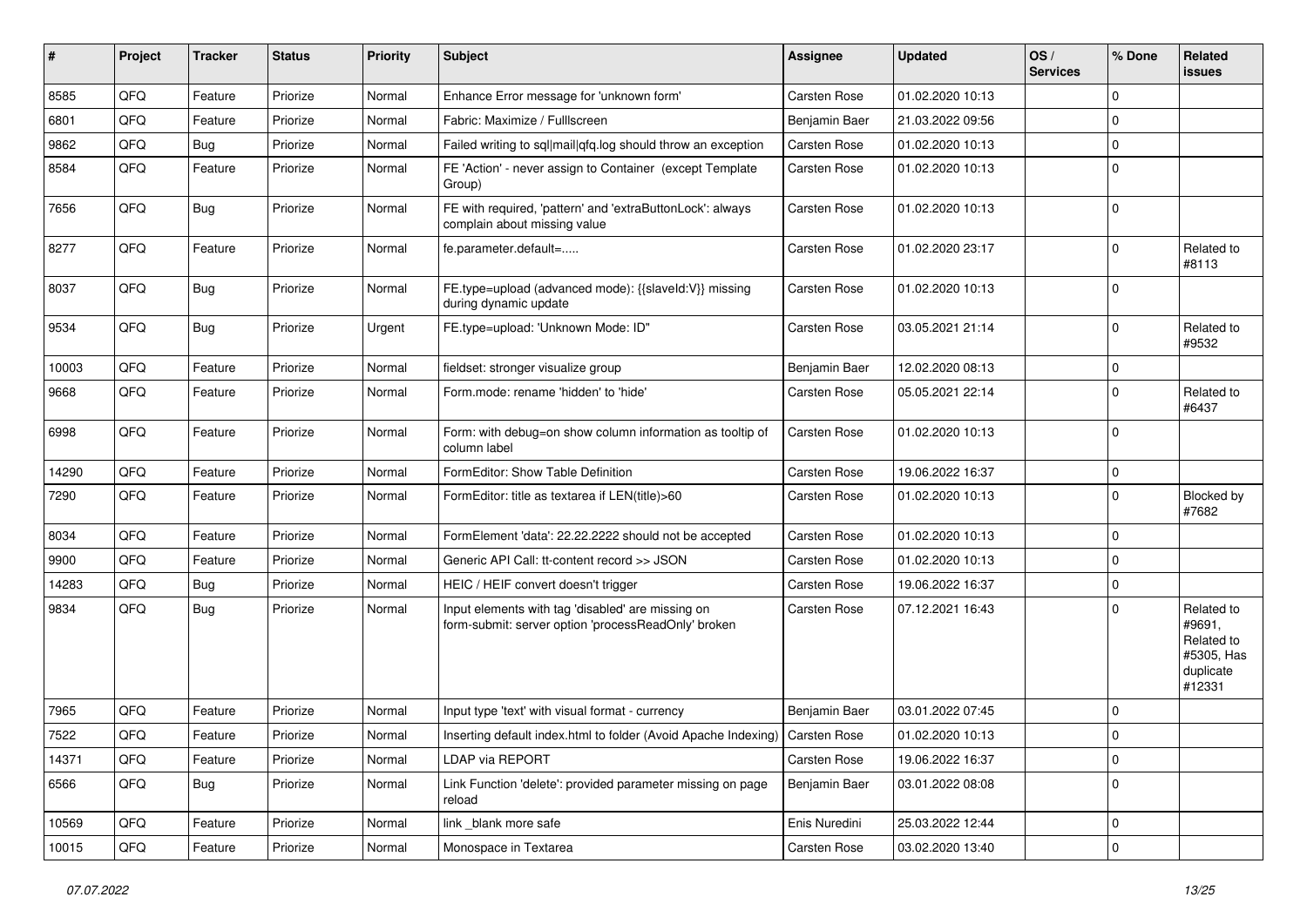| ∦     | Project | <b>Tracker</b> | <b>Status</b> | <b>Priority</b> | <b>Subject</b>                                                                                    | <b>Assignee</b>     | <b>Updated</b>   | OS/<br><b>Services</b> | % Done      | Related<br><b>issues</b>                                               |
|-------|---------|----------------|---------------|-----------------|---------------------------------------------------------------------------------------------------|---------------------|------------------|------------------------|-------------|------------------------------------------------------------------------|
| 12325 | QFQ     | Bug            | Priorize      | Normal          | MultiDB form.dblndex not working for report syntax                                                | <b>Carsten Rose</b> | 07.09.2021 13:37 |                        | $\Omega$    | Related to<br>#12145,<br>Related to<br>#12314                          |
| 10011 | QFQ     | Feature        | Priorize      | Normal          | Offer new STORE_TYPO3 Variable 'beUser', 'beEmail'                                                | Carsten Rose        | 08.05.2021 09:51 |                        | $\mathbf 0$ | Related to<br>#10012,<br>Related to<br>#12511                          |
| 8204  | QFQ     | Feature        | Priorize      | High            | Position 'required mark'                                                                          | Carsten Rose        | 16.06.2021 13:44 |                        | $\mathbf 0$ |                                                                        |
| 9135  | QFQ     | Feature        | Priorize      | Normal          | Progress Bar generic / replace old hourglass download<br>popup                                    | Benjamin Baer       | 03.01.2022 07:43 |                        | $\mathbf 0$ |                                                                        |
| 6140  | QFQ     | Bug            | Priorize      | Normal          | QFQ DnD Sort: Locked fields                                                                       | Benjamin Baer       | 21.03.2022 09:56 |                        | $\mathbf 0$ |                                                                        |
| 6574  | QFQ     | <b>Bug</b>     | Priorize      | Normal          | qfq.log: Fehlermeldung wurde angezeigt, aber nicht geloggt                                        | Carsten Rose        | 01.02.2020 10:13 |                        | $\pmb{0}$   |                                                                        |
| 3867  | QFQ     | Feature        | Priorize      | Normal          | Readonly Formular: Template Groups add/delete<br>ausbeldnen                                       | Carsten Rose        | 05.05.2021 22:12 |                        | $\mathbf 0$ |                                                                        |
| 10012 | QFQ     | Feature        | Priorize      | Normal          | redirectAllMailTo: {{beEmail:T}}                                                                  | <b>Carsten Rose</b> | 08.05.2021 09:54 |                        | $\mathbf 0$ | Related to<br>#12412,<br>Related to<br>#12413,<br>Related to<br>#10011 |
| 10005 | QFQ     | Feature        | Priorize      | Normal          | Report / special column name:  AS calendar                                                        | Carsten Rose        | 03.06.2020 17:28 |                        | $\mathbf 0$ |                                                                        |
| 9394  | QFQ     | Feature        | Priorize      | Normal          | REST: allow for non numerical ids in get requests                                                 | Carsten Rose        | 05.05.2021 22:10 |                        | $\mathbf 0$ |                                                                        |
| 5366  | QFQ     | Feature        | Priorize      | Normal          | Saving with keyboard shortcuts                                                                    | Benjamin Baer       | 21.03.2022 09:47 |                        | $\mathbf 0$ |                                                                        |
| 7730  | QFQ     | Feature        | Priorize      | Normal          | SELECT Box: title in between                                                                      | Benjamin Baer       | 01.02.2020 23:22 |                        | $\pmb{0}$   |                                                                        |
| 7616  | QFQ     | <b>Bug</b>     | Priorize      | Normal          | Selectlist with Enum & Dynamic Update                                                             | Carsten Rose        | 01.02.2020 10:13 |                        | $\mathbf 0$ |                                                                        |
| 13900 | QFQ     | Feature        | Priorize      | Normal          | Selenium: Check das Cookie/PDF funktioniert                                                       | Enis Nuredini       | 25.03.2022 12:45 |                        | $\pmb{0}$   |                                                                        |
| 8963  | QFQ     | Feature        | Priorize      | Normal          | Setting values in a store: flexible way                                                           | <b>Carsten Rose</b> | 05.05.2021 22:10 |                        | $\pmb{0}$   | Related to<br>#8975                                                    |
| 9121  | QFQ     | Bug            | Priorize      | High            | sip links have r and __dbIndexData set                                                            | <b>Carsten Rose</b> | 12.06.2021 10:41 |                        | $\pmb{0}$   |                                                                        |
| 9928  | QFQ     | Feature        | Priorize      | Normal          | SpecialColumnName: a) Deprecated: ' AS "_+tag " ', b)<br>New: ' AS "_ <tag1><tag2>"</tag2></tag1> | <b>Carsten Rose</b> | 01.02.2020 23:17 |                        | $\mathbf 0$ | Related to<br>#9929                                                    |
| 12504 | QFQ     | Feature        | Priorize      | Normal          | sql.log: report fe.id                                                                             | Carsten Rose        | 05.05.2021 22:09 |                        | $\pmb{0}$   |                                                                        |
| 9173  | QFQ     | Bug            | Priorize      | Urgent          | Stale Record Lock: Firefox                                                                        | Carsten Rose        | 03.05.2021 21:14 |                        | $\mathbf 0$ | Related to<br>#9789                                                    |
| 9968  | QFQ     | Feature        | Priorize      | Normal          | Tooltip in Links for Developer                                                                    | Carsten Rose        | 01.02.2020 23:17 |                        | $\pmb{0}$   |                                                                        |
| 8044  | QFQ     | Feature        | Priorize      | Normal          | Transaction: a) Form, b) Report                                                                   | Carsten Rose        | 05.05.2021 22:14 |                        | $\mathbf 0$ | Related to<br>#8043                                                    |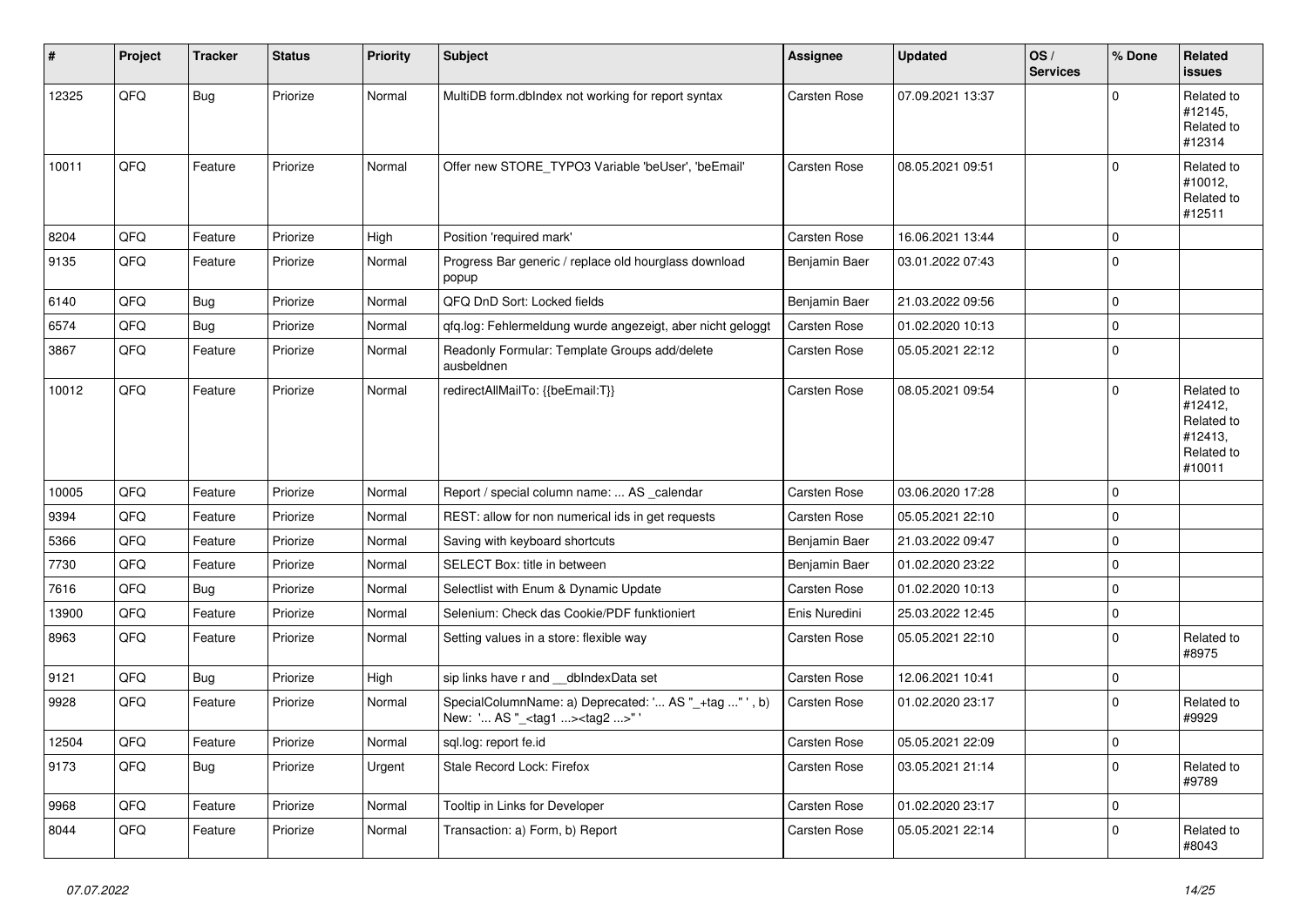| $\vert$ # | Project | <b>Tracker</b> | <b>Status</b> | Priority | <b>Subject</b>                                                                          | Assignee            | <b>Updated</b>   | OS/<br><b>Services</b> | % Done      | Related<br><b>issues</b>                                                                                                                                              |
|-----------|---------|----------------|---------------|----------|-----------------------------------------------------------------------------------------|---------------------|------------------|------------------------|-------------|-----------------------------------------------------------------------------------------------------------------------------------------------------------------------|
| 4457      | QFQ     | Bug            | Priorize      | Normal   | typeahead: pressing return to select an item, saves the form<br>and closes the form.    | Benjamin Baer       | 03.01.2022 08:01 |                        | $\mathbf 0$ | Related to<br>#4398                                                                                                                                                   |
| 11320     | QFQ     | Feature        | Priorize      | Normal   | Typo3 Version 10 support                                                                | Carsten Rose        | 05.05.2021 22:09 |                        | $\pmb{0}$   |                                                                                                                                                                       |
| 13943     | QFQ     | <b>Bug</b>     | Priorize      | Normal   | unable to find formgroup                                                                | Enis Nuredini       | 28.05.2022 11:03 |                        | $\mathbf 0$ |                                                                                                                                                                       |
| 9947      | QFQ     | Bug            | Priorize      | Normal   | Unwanted error message if missing 'typeAheadSqlPrefetch'                                | <b>Carsten Rose</b> | 01.02.2020 10:13 |                        | $\pmb{0}$   |                                                                                                                                                                       |
| 6116      | QFQ     | Bug            | Priorize      | High     | value of checkbox not saved                                                             | Carsten Rose        | 07.12.2021 17:19 |                        | $\mathbf 0$ |                                                                                                                                                                       |
| 12262     | QFQ     | Feature        | ToDo          | Normal   | Form buttons on top: more customable                                                    | Enis Nuredini       | 17.06.2022 10:44 |                        | $\mathbf 0$ | Related to<br>#13945, Has<br>duplicate<br>#4046, Has<br>duplicate<br>#10080                                                                                           |
| 7602      | QFQ     | Feature        | ToDo          | High     | Multi Select: with checkboxes                                                           | Benjamin Baer       | 22.03.2022 09:07 |                        | $\mathbf 0$ |                                                                                                                                                                       |
| 12463     | QFQ     | Bug            | ToDo          | High     | QFQ Function: 'function' and 'sql' on same level - output of<br>sal is shown two times. | <b>Carsten Rose</b> | 15.12.2021 16:31 |                        | $\mathbf 0$ |                                                                                                                                                                       |
| 12395     | QFQ     | Bug            | ToDo          | High     | QFQ Function: Result two times shown                                                    | Carsten Rose        | 18.02.2022 08:59 |                        | $\mathbf 0$ |                                                                                                                                                                       |
| 13899     | QFQ     | Bug            | ToDo          | Normal   | Selenium: zum laufen bringen                                                            | Enis Nuredini       | 25.03.2022 10:24 |                        | $\mathbf 0$ |                                                                                                                                                                       |
| 14320     | QFQ     | Feature        | In Progress   | Normal   | Allow specific HTML Tags and Attributes: general, TinyMCE                               | Enis Nuredini       | 04.07.2022 14:09 |                        | $\pmb{0}$   | Related to<br>#12664,<br>Related to<br>#12039,<br>Related to<br>#11702,<br>Related to<br>#7239,<br>Related to<br>#3708,<br>Related to<br>#3646,<br>Related to<br>#880 |
| 4194      | QFQ     | Feature        | In Progress   | Normal   | Bootstrap 4 ist jetzt offiziel                                                          |                     | 03.05.2021 20:47 |                        | $\mathbf 0$ | Related to<br>#10114                                                                                                                                                  |
| 9691      | QFQ     | <b>Bug</b>     | In Progress   | Normal   | Checkbox: dynamic update > readonly                                                     | Carsten Rose        | 01.02.2020 23:22 |                        | 50          | Related to<br>#9834                                                                                                                                                   |
| 6250      | QFQ     | Feature        | In Progress   | Normal   | Enhance layout: a) Subrecord, b) Subrecord-Title                                        | Carsten Rose        | 01.02.2020 23:22 |                        | $\mathbf 0$ | Related to<br>#5391                                                                                                                                                   |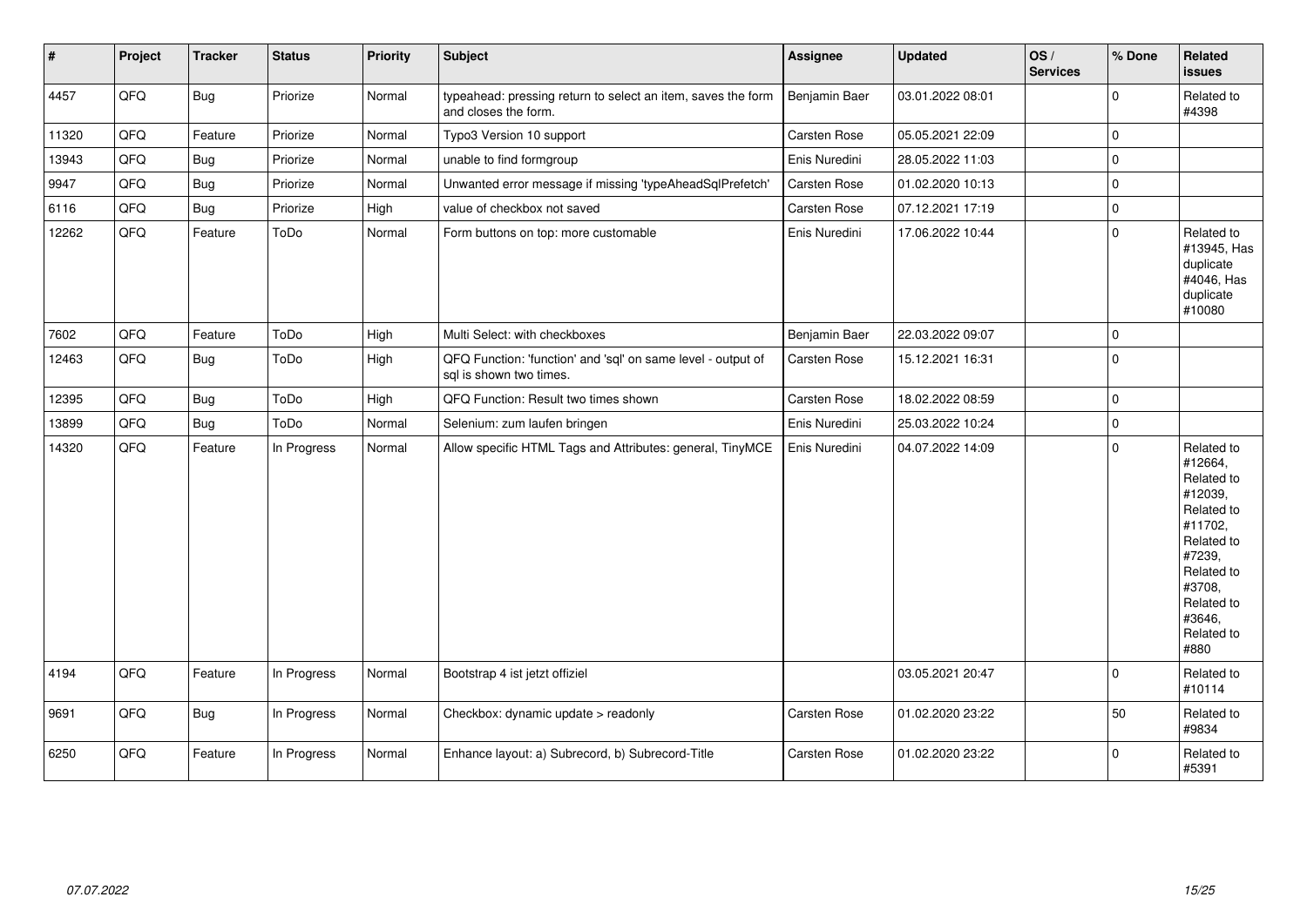| $\vert$ # | Project | <b>Tracker</b> | <b>Status</b>              | Priority | <b>Subject</b>                                   | Assignee       | <b>Updated</b>   | OS/<br><b>Services</b> | % Done      | Related<br><b>issues</b>                                                                                                       |
|-----------|---------|----------------|----------------------------|----------|--------------------------------------------------|----------------|------------------|------------------------|-------------|--------------------------------------------------------------------------------------------------------------------------------|
| 11517     | QFO     | Bug            | In Progress                | Normal   | extraButtonInfo Broken for multiple FormElements | Carsten Rose   | 12.05.2022 13:12 |                        | $\mathbf 0$ | Related to<br>#7890,<br>Related to<br>#3811, Has<br>duplicate<br>#10905, Has<br>duplicate<br>#10553, Has<br>duplicate<br>#6779 |
| 9517      | QFQ     | Feature        | In Progress                | High     | Input multiple tags with typeahead               | Carsten Rose   | 03.05.2021 21:14 |                        | 40          | Related to<br>#10150                                                                                                           |
| 10443     | QFQ     | Feature        | In Progress                | Normal   | Konzept_api / _live                              | Carsten Rose   | 07.05.2020 09:39 |                        | $\mathbf 0$ |                                                                                                                                |
| 13330     | QFQ     | Feature        | In Progress                | Normal   | Multi Form: Upload                               | Carsten Rose   | 07.11.2021 12:40 |                        | 50          | Related to<br>#9706                                                                                                            |
| 5695      | QFQ     | Feature        | In Progress                | Normal   | Multiform                                        | Carsten Rose   | 02.01.2021 18:38 |                        | $\pmb{0}$   |                                                                                                                                |
| 14175     | QFQ     | <b>Bug</b>     | In Progress                | Normal   | Opening a form with no QFQ Session cookie fails  | Carsten Rose   | 03.06.2022 10:40 |                        | $\mathbf 0$ |                                                                                                                                |
| 11980     | QFQ     | Feature        | In Progress                | Normal   | protected verzeichnis MUSS geschützt werden      | Carsten Rose   | 07.09.2021 13:30 |                        | $\pmb{0}$   |                                                                                                                                |
| 12508     | QFQ     | <b>Bug</b>     | In Progress                | High     | gfg Form: sendMail                               | Karin Niffeler | 19.03.2022 17:48 |                        | $\mathbf 0$ |                                                                                                                                |
| 9789      | QFQ     | <b>Bug</b>     | In Progress                | High     | Record Lock: release to early on 'leave page'    | Carsten Rose   | 10.01.2022 09:25 |                        | 100         | Related to<br>#10081,<br>Related to<br>#9173,<br>Related to<br>#8702                                                           |
| 14323     | QFQ     | <b>Bug</b>     | In Progress                | Normal   | Report: render=both single - no impact           | Carsten Rose   | 19.06.2022 18:31 |                        | $\pmb{0}$   |                                                                                                                                |
| 11076     | QFQ     | Feature        | In Progress                | Normal   | SELECT  AS _websocket                            | Carsten Rose   | 30.08.2020 17:49 |                        | $\Omega$    | Related to<br>#13354                                                                                                           |
| 12439     | QFQ     | Feature        | In Progress                | Normal   | TinyMCE Paste from Word & Character Count/Limit  | Carsten Rose   | 05.05.2021 22:15 |                        | $\pmb{0}$   |                                                                                                                                |
| 12440     | QFO     | Feature        | In Progress                | Normal   | Typo3 V10 upgrade (durchfuehren und testen)      | Carsten Rose   | 21.03.2022 09:53 |                        | 50          | Related to<br>#12357,<br>Related to<br>#12067,<br>Related to<br>#10661                                                         |
| 10661     | QFQ     | Bug            | In Progress                | Normal   | Typo3 Warnungen                                  | Carsten Rose   | 07.09.2021 13:23 |                        | $\mathbf 0$ | Related to<br>#12440                                                                                                           |
| 10793     | QFQ     | Feature        | In Progress                | Normal   | <b>Update NPM Packages</b>                       | Carsten Rose   | 07.09.2021 13:25 |                        | 30          |                                                                                                                                |
| 13566     | QFO     | Feature        | Ready to sync<br>(develop) | Normal   | Delete config-example.qfq.php file               | Carsten Rose   | 23.12.2021 09:25 |                        | $\Omega$    |                                                                                                                                |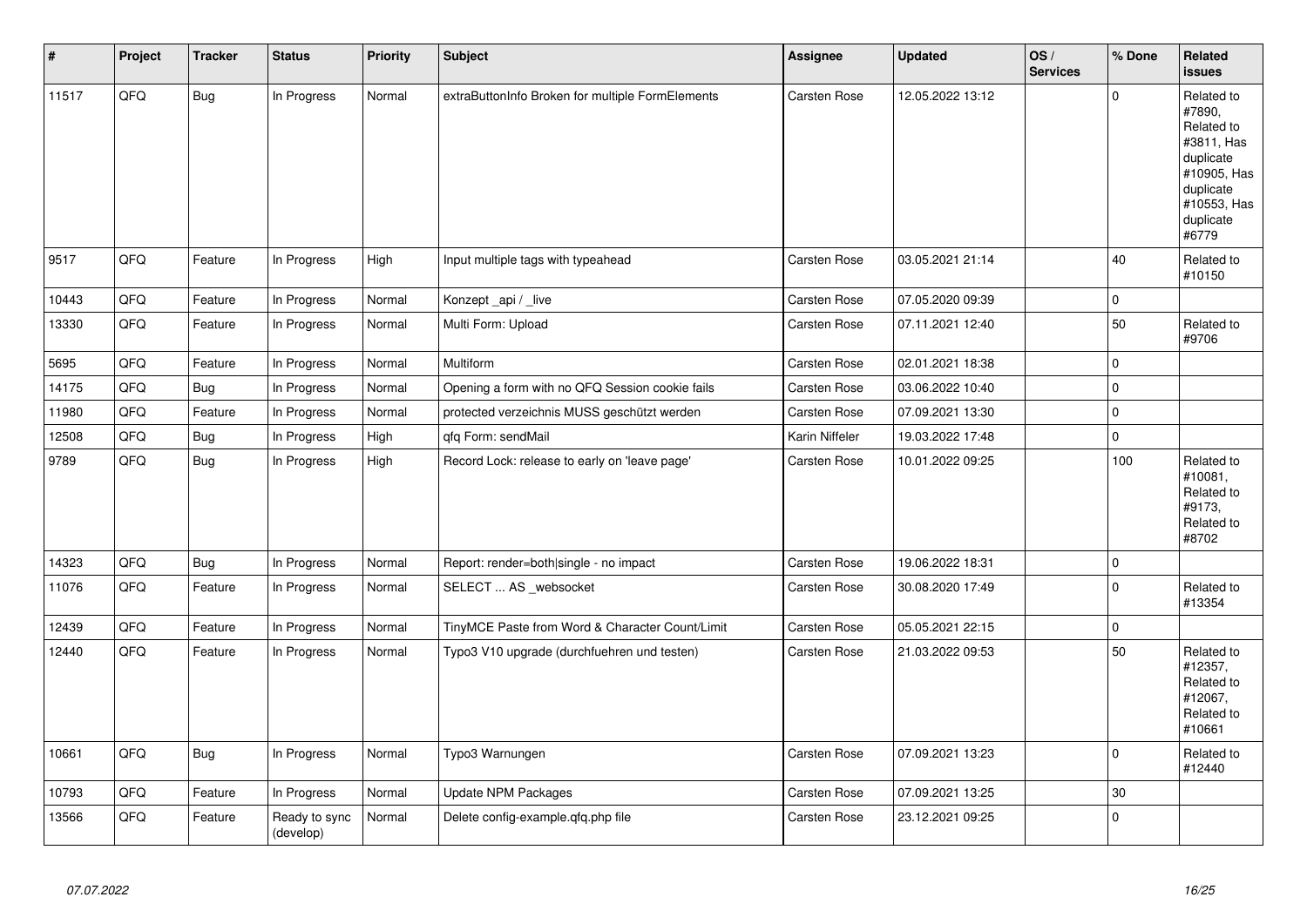| #     | Project | <b>Tracker</b> | <b>Status</b>     | <b>Priority</b> | <b>Subject</b>                                                                                                  | <b>Assignee</b>     | <b>Updated</b>   | OS/<br><b>Services</b> | % Done      | Related<br><b>issues</b>                    |
|-------|---------|----------------|-------------------|-----------------|-----------------------------------------------------------------------------------------------------------------|---------------------|------------------|------------------------|-------------|---------------------------------------------|
| 11630 | QFQ     | <b>Bug</b>     | Feedback          | High            | Bitte check ob CALL() in 20.11.0 noch so funktioniert wie in<br>20.4.1                                          | Enis Nuredini       | 28.05.2022 13:45 |                        | $\mathbf 0$ | Related to<br>#11325                        |
| 12546 | QFQ     | Bug            | Feedback          | Normal          | Branch 'Development' - Unit Tests mit dirty workaround<br>angepasst                                             | <b>Carsten Rose</b> | 19.03.2022 17:48 |                        | $\pmb{0}$   |                                             |
| 13767 | QFQ     | <b>Bug</b>     | Feedback          | Normal          | date/time-picker: required shows up/down button orange                                                          | Enis Nuredini       | 16.05.2022 23:16 |                        | $\pmb{0}$   |                                             |
| 8316  | QFQ     | <b>Bug</b>     | Feedback          | Normal          | Documentation/Behaviour for Nested Queries and<br>Record-Store confusing                                        | Nicola Chiapolini   | 20.11.2019 09:14 |                        | $\pmb{0}$   |                                             |
| 13572 | QFQ     | Feature        | Feedback          | Normal          | Form Load: misleading error message on trying to load non<br>existent primary record                            | Enis Nuredini       | 16.05.2022 23:16 |                        | 100         |                                             |
| 9548  | QFQ     | Feature        | Feedback          | High            | FormElement: Pattern mismatch - optional report only on<br>focus lost                                           | Benjamin Baer       | 03.05.2021 21:14 |                        | $\mathbf 0$ |                                             |
| 9898  | QFQ     | Bug            | Feedback          | Normal          | Formular trotz Timeout gespeichert                                                                              | Benjamin Baer       | 01.02.2020 15:56 |                        | $\mathbf 0$ |                                             |
| 11347 | QFQ     | Bug            | Feedback          | Normal          | If Bedingungen funktionieren nicht korrekt                                                                      | Christoph Fuchs     | 21.03.2021 20:37 |                        | $\mathbf 0$ |                                             |
| 10124 | QFQ     | Feature        | Feedback          | Normal          | qfq AAI-Login                                                                                                   | Karin Niffeler      | 07.05.2020 09:36 |                        | $\pmb{0}$   |                                             |
| 9535  | QFQ     | <b>Bug</b>     | Feedback          | Normal          | Report:  AS ' vertical' - column to wide - vertical >> rot45,<br>rot90                                          | Benjamin Baer       | 01.02.2020 15:56 |                        | $\mathbf 0$ |                                             |
| 9052  | QFQ     | Feature        | Feedback          | High            | Report: CodeMirror with SQL Syntax Highlight in FE                                                              | Enis Nuredini       | 08.06.2022 10:25 |                        | $\mathbf 0$ |                                             |
| 12584 | QFQ     | Feature        | Feedback          | Normal          | T3 v10 migration script: replace alias-patterns (v11)                                                           | <b>Carsten Rose</b> | 28.05.2022 11:12 |                        | 100         |                                             |
| 10782 | QFQ     | Feature        | Feedback          | Normal          | Tiny MCE: Image Upload                                                                                          | Enis Nuredini       | 16.05.2022 23:16 |                        | $\mathbf 0$ | Related to<br>#12452                        |
| 5894  | QFQ     | Feature        | Feedback          | Normal          | Typeahead in Report: show/hide rows dynamically                                                                 | Carsten Rose        | 18.02.2022 08:50 |                        | $\mathbf 0$ | Related to<br>#5893,<br>Related to<br>#5885 |
| 4651  | QFQ     | <b>Bug</b>     | Some day<br>maybe | Normal          | 'Loading document" Modal wird angezeigt bei uzhcd type=2<br>Ansicht                                             | Carsten Rose        | 01.02.2020 23:20 |                        | $\mathbf 0$ |                                             |
| 4441  | QFQ     | <b>Bug</b>     | Some day<br>maybe | Normal          | \$ SERVER Vars sollten nur aus dem Store genommen<br>werden - Code entsprechend anpassen.                       |                     | 11.12.2019 16:02 |                        | $\Omega$    |                                             |
| 7101  | QFQ     | Bug            | Some day<br>maybe | Normal          | 'form' in SIP and 'report' - breaks                                                                             |                     | 01.02.2020 23:20 |                        | $\mathbf 0$ |                                             |
| 3567  | QFQ     | Feature        | Some day<br>maybe | Low             | 'Save', 'Close', 'New' als FormElement                                                                          |                     | 11.12.2019 16:02 |                        | $\pmb{0}$   |                                             |
| 5768  | QFQ     | Bug            | Some day<br>maybe | Normal          | {{pageLanguage:T}}' missing if QFQ is called via api                                                            | Carsten Rose        | 01.02.2020 23:19 |                        | $\mathbf 0$ |                                             |
| 4092  | QFQ     | Bug            | Some day<br>maybe | Normal          | 1) Logging verbessern wann welches FE warum ausgefuehrt<br>wird, 2) Documentation: Best Practice Template Group | Carsten Rose        | 01.02.2020 23:19 |                        | $\mathbf 0$ | Related to<br>#3504                         |
| 3267  | QFQ     | Feature        | Some day<br>maybe | Normal          | 2 Forms auf einer Seite: real + Read only                                                                       | Carsten Rose        | 11.12.2019 16:03 |                        | $\mathbf 0$ |                                             |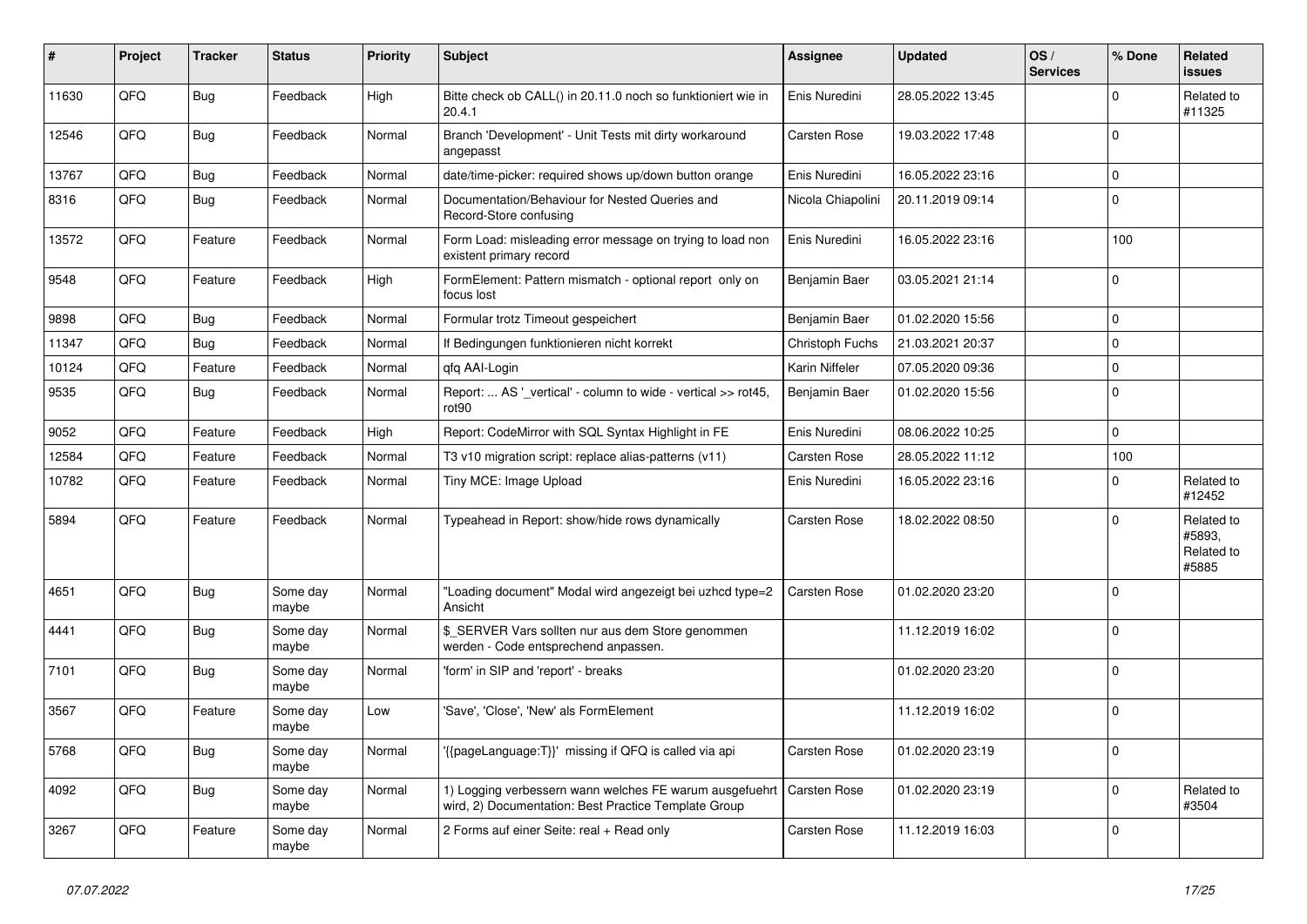| #     | Project        | <b>Tracker</b> | <b>Status</b>     | <b>Priority</b> | <b>Subject</b>                                                                                                                               | <b>Assignee</b> | Updated          | OS/<br><b>Services</b> | % Done      | Related<br><b>issues</b>                     |
|-------|----------------|----------------|-------------------|-----------------|----------------------------------------------------------------------------------------------------------------------------------------------|-----------------|------------------|------------------------|-------------|----------------------------------------------|
| 5548  | QFQ            | Feature        | Some day<br>maybe | Normal          | 801 Textfiles/Scriptfiles als Thumbnail                                                                                                      | Carsten Rose    | 07.03.2022 16:26 |                        | $\Omega$    |                                              |
| 3666  | QFQ            | Feature        | Some day<br>maybe | Normal          | a) Performance Messung: mysql_real_escape_string() im<br>Vergleich zu str_replace(), b) doppeltes Aufrufen von<br>mysql_real_escape_string() | Carsten Rose    | 11.12.2019 16:02 |                        | $\mathbf 0$ |                                              |
| 3942  | QFQ            | Feature        | Some day<br>maybe | Normal          | Action Elemente: neu generierte IDs via FE weitergeben                                                                                       | Carsten Rose    | 11.12.2019 16:03 |                        | $\Omega$    | Related to<br>#3941                          |
| 9281  | QFQ            | Bug            | Some day<br>maybe | Normal          | Allow STRICT_TRANS_TABLES                                                                                                                    | Carsten Rose    | 02.01.2021 18:43 |                        | $\Omega$    |                                              |
| 3848  | QFQ            | Feature        | Some day<br>maybe | High            | Antivirus check fuer Upload files in qfq?                                                                                                    | Carsten Rose    | 03.05.2021 21:14 |                        | $\mathbf 0$ | Related to<br>#4131                          |
| 3947  | QFQ            | Feature        | Some day<br>maybe | Normal          | Attack detectect: logout current user                                                                                                        | Carsten Rose    | 11.12.2019 16:03 |                        | $\Omega$    | Related to<br>#5458,<br>Related to<br>#6299  |
| 6299  | QFQ            | Feature        | Some day<br>maybe | Normal          | Attack detection: log table with invalid SIP access                                                                                          |                 | 11.12.2019 16:02 |                        | $\mathbf 0$ | Related to<br>#3947                          |
| 3291  | QFQ            | Feature        | Some day<br>maybe | Normal          | AutoCron websiteToken                                                                                                                        | Carsten Rose    | 11.12.2019 16:02 |                        | $\Omega$    | Related to<br>#4250                          |
| 7452  | QFQ            | Feature        | Some day<br>maybe | Normal          | automate deployment new QFQ version                                                                                                          | Carsten Rose    | 16.09.2021 15:10 |                        | $\Omega$    |                                              |
| 13608 | QFQ            | Feature        | Some day<br>maybe | Normal          | Automatic Browser Language Redirect                                                                                                          | Enis Nuredini   | 17.06.2022 08:35 |                        | $\Omega$    |                                              |
| 7106  | QFQ            | Feature        | Some day<br>maybe | Normal          | Beispiel Nummerierung von Rows in Report                                                                                                     |                 | 11.12.2019 16:01 |                        | $\mathbf 0$ |                                              |
| 7105  | QFQ            | Feature        | Some day<br>maybe | Normal          | Beispiel wie man in einer zweiten Tabelle speichert.                                                                                         |                 | 11.12.2019 16:01 |                        | $\Omega$    |                                              |
| 6288  | QFQ            | Feature        | Some day<br>maybe | Normal          | Best Practice: Erklaeren wie man ein Formular ganz in<br>'weiss' erstellen kann                                                              |                 | 11.12.2019 16:02 |                        | $\Omega$    |                                              |
| 5783  | QFQ            | Feature        | Some day<br>maybe | Normal          | <b>BPMN View/Edit</b>                                                                                                                        |                 | 11.12.2019 16:02 |                        | $\Omega$    |                                              |
| 8520  | QFQ            | Feature        | Some day<br>maybe | Normal          | Bring QFQ to Composer                                                                                                                        | Carsten Rose    | 16.09.2021 15:10 |                        | $\mathbf 0$ |                                              |
| 8522  | $\mathsf{QFQ}$ | Feature        | Some day<br>maybe | Normal          | build QFQ - npm warnings                                                                                                                     | Benjamin Baer   | 01.02.2020 23:19 |                        | 50          |                                              |
| 10716 | QFQ            | Feature        | Some day<br>maybe | Normal          | Business Logic mit Externen Skripten                                                                                                         | Carsten Rose    | 16.09.2021 15:10 |                        | $\mathbf 0$ | Related to<br>#10713,<br>Related to<br>#8217 |
| 9669  | QFO            | <b>Bug</b>     | Some day<br>maybe | Normal          | Checkbox / Template Group: radio/checkbox visible broken<br>after 'add'                                                                      | Carsten Rose    | 16.06.2021 13:47 |                        | 0           | Related to<br>#8091                          |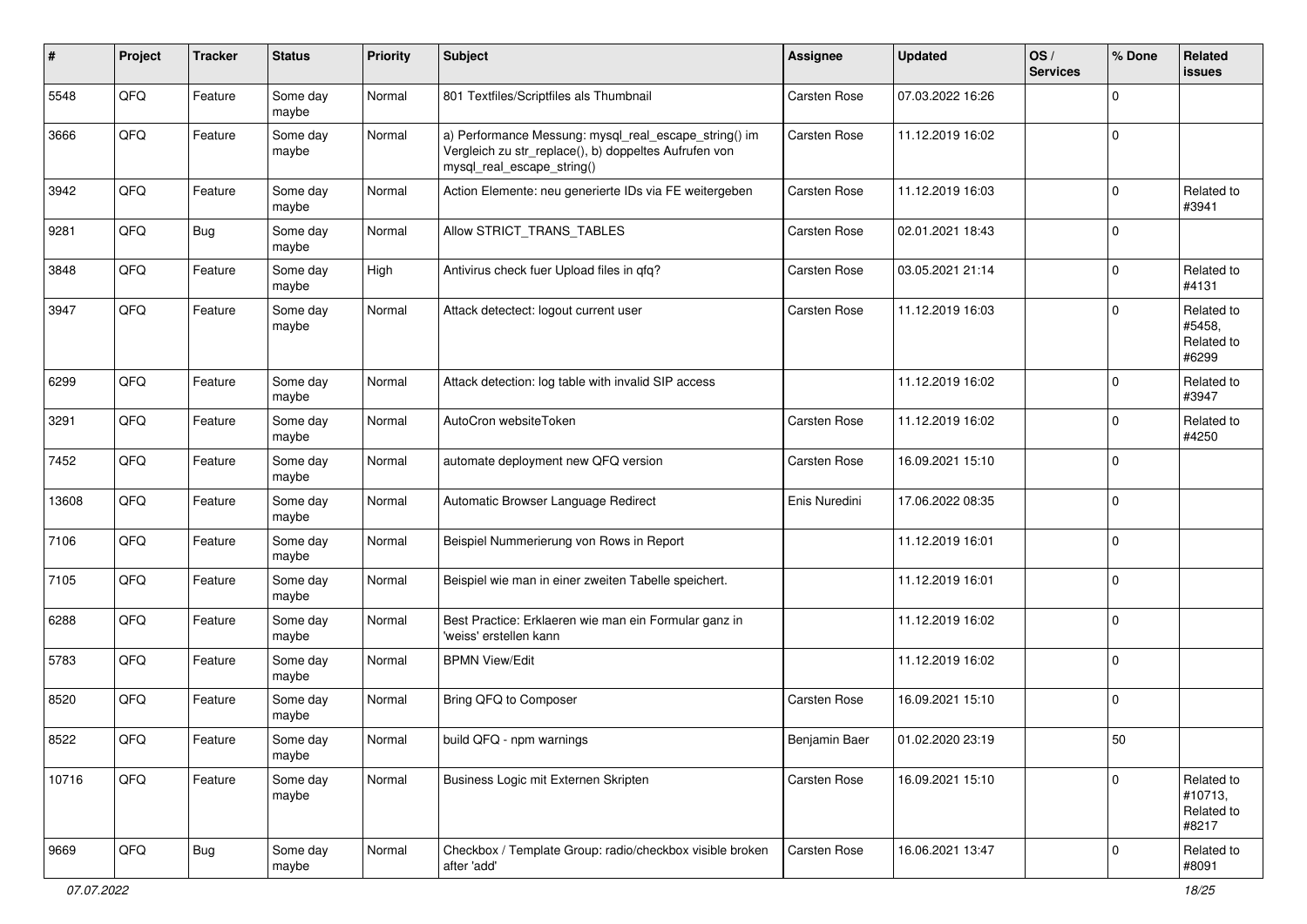| #     | Project | <b>Tracker</b> | <b>Status</b>     | <b>Priority</b> | <b>Subject</b>                                                                                                                                                | <b>Assignee</b>     | <b>Updated</b>   | OS/<br><b>Services</b> | % Done      | <b>Related</b><br><b>issues</b> |
|-------|---------|----------------|-------------------|-----------------|---------------------------------------------------------------------------------------------------------------------------------------------------------------|---------------------|------------------|------------------------|-------------|---------------------------------|
| 4420  | QFQ     | Feature        | Some day<br>maybe | Normal          | Client: Local Storage - store the changes of a form, local in<br>the browser.                                                                                 | Benjamin Baer       | 11.12.2019 16:02 |                        | $\Omega$    |                                 |
| 6715  | QFQ     | Feature        | Some day<br>maybe | Normal          | Code-Refactoring: dbArray vereinheitlichen                                                                                                                    | <b>Carsten Rose</b> | 11.12.2019 16:02 |                        | $\mathbf 0$ |                                 |
| 4279  | QFQ     | <b>Bug</b>     | Some day<br>maybe | High            | config.linkVars lost                                                                                                                                          | Carsten Rose        | 03.05.2021 21:14 |                        | $\Omega$    |                                 |
| 3349  | QFQ     | <b>Bug</b>     | Some day<br>maybe | Normal          | config.qfq.ini: a) vertraegt keine '=' im Value (z.B. Passwort),<br>b) Values sollten in ticks einschliessbar sein (spaces, )                                 | Carsten Rose        | 11.12.2019 16:02 |                        | $\mathbf 0$ |                                 |
| 4650  | QFQ     | Feature        | Some day<br>maybe | Normal          | Convert html to doc/rtf                                                                                                                                       | <b>Carsten Rose</b> | 01.02.2020 23:20 |                        | $\mathbf 0$ | Related to<br>#10704            |
| 10738 | QFQ     | Feature        | Some day<br>maybe | Normal          | CORS headers for external API requests                                                                                                                        |                     | 10.06.2020 14:00 |                        | $\Omega$    |                                 |
| 3990  | QFQ     | Feature        | Some day<br>maybe | High            | custom class definition: add space automatically                                                                                                              | Carsten Rose        | 03.05.2021 21:14 |                        | $\Omega$    |                                 |
| 4719  | QFQ     | Feature        | Some day<br>maybe | Normal          | Custom Message in Client in case of 'Browser tab close,<br>modification will be lost'                                                                         |                     | 01.02.2020 23:20 |                        | $\mathbf 0$ |                                 |
| 12337 | QFQ     | Feature        | Some dav<br>maybe | Normal          | Database.php: better caching                                                                                                                                  | <b>Carsten Rose</b> | 16.09.2021 15:10 |                        | $\Omega$    |                                 |
| 6992  | QFQ     | Feature        | Some day<br>maybe | Normal          | DB exception: Syntax Highlight                                                                                                                                |                     | 11.12.2019 16:01 |                        | $\mathbf 0$ | Related to<br>#5450             |
| 4627  | QFQ     | Feature        | Some day<br>maybe | Normal          | dbupdate: all tables - check 'create', 'modified' if it is possible<br>to change to default 'CURRENT_TIMESTAMP' and modified<br>'ON UPDATE CURRENT_TIMESTAMP' |                     | 01.02.2020 23:20 |                        | $\Omega$    |                                 |
| 3130  | QFQ     | Bug            | Some day<br>maybe | Normal          | Debug Info's nicht korrekt nach 'New > Save'.                                                                                                                 | Carsten Rose        | 11.12.2019 16:03 |                        | $\Omega$    | Related to<br>#3253             |
| 3331  | QFQ     | Feature        | Some day<br>maybe | Normal          | Default Tooltip fuer _page? Links: mit Form und Record ID                                                                                                     | <b>Carsten Rose</b> | 11.12.2019 16:02 |                        | $\Omega$    |                                 |
| 5850  | QFQ     | Feature        | Some day<br>maybe | Normal          | Deployment: In QFQ Doc best practice fuer zeitgemaesses<br>Deployment beschreiben                                                                             |                     | 01.02.2020 23:20 |                        | $\mathbf 0$ |                                 |
| 3273  | QFQ     | Feature        | Some day<br>maybe | Low             | Dirty Flag in Form                                                                                                                                            | Carsten Rose        | 11.12.2019 16:02 |                        | $\mathbf 0$ |                                 |
| 3458  | QFQ     | Feature        | Some day<br>maybe | Normal          | Display 'Edit Form Element'-Checkbox on form: should<br>depend on FE Group                                                                                    | Carsten Rose        | 11.12.2019 16:02 |                        | $\Omega$    | Related to<br>#3447             |
| 8892  | QFQ     | Feature        | Some dav<br>maybe | Normal          | Display and Edit SQL Comments in Form Editor                                                                                                                  | <b>Carsten Rose</b> | 11.12.2019 16:01 |                        | $\Omega$    |                                 |
| 8894  | QFQ     | Feature        | Some day<br>maybe | Normal          | Documentation Tags Usable in QFQ Application                                                                                                                  | Carsten Rose        | 11.12.2019 16:01 |                        | $\Omega$    |                                 |
| 3905  | QFQ     | Feature        | Some day<br>maybe | Normal          | Documentation: Best Practice anhand eines Online<br>Bewerbungstools                                                                                           | <b>Carsten Rose</b> | 11.12.2019 16:03 |                        | $\mathbf 0$ |                                 |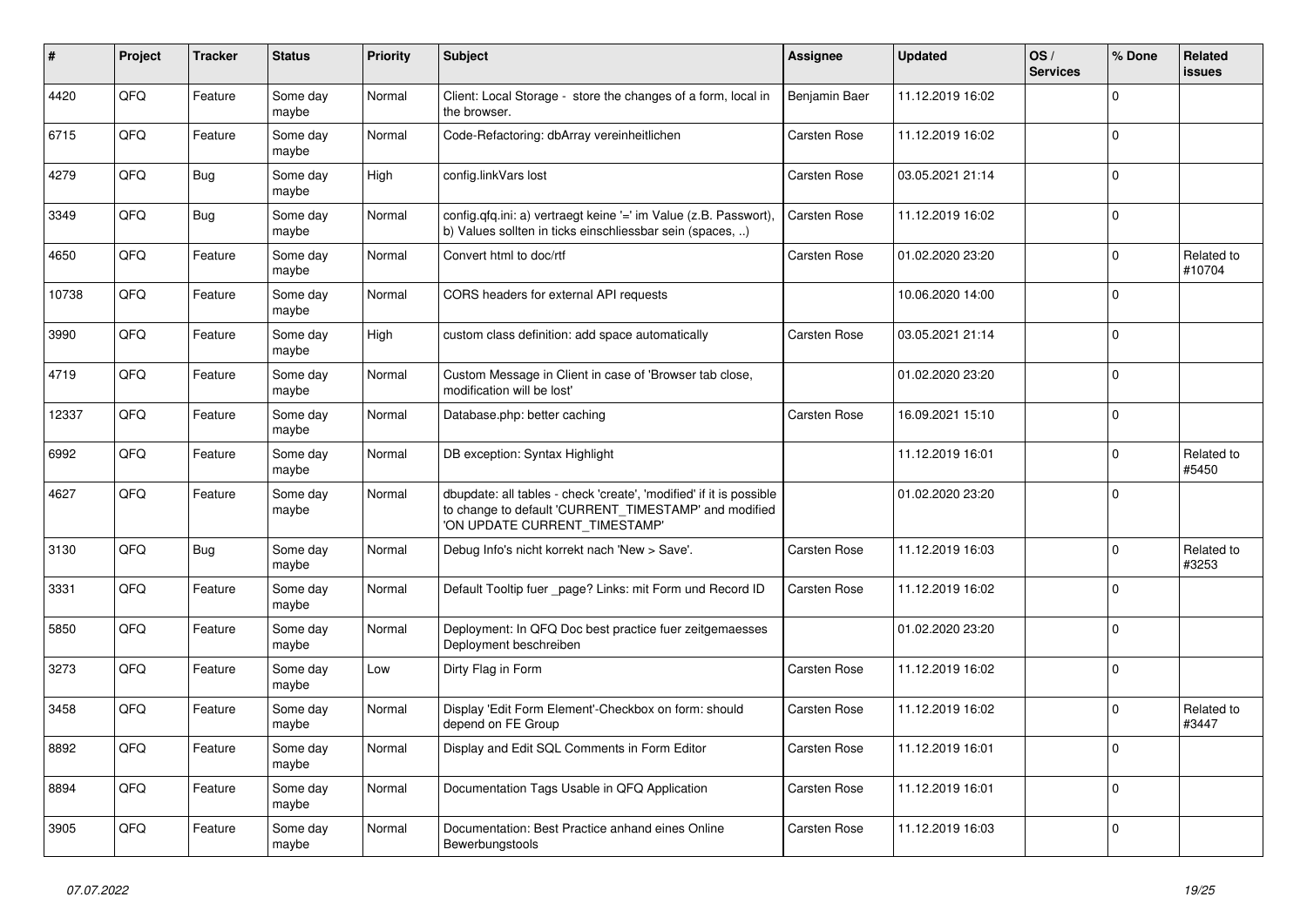| ∦     | Project    | <b>Tracker</b> | <b>Status</b>     | <b>Priority</b> | <b>Subject</b>                                                                                                          | <b>Assignee</b> | <b>Updated</b>   | OS/<br><b>Services</b> | % Done      | Related<br><b>issues</b> |
|-------|------------|----------------|-------------------|-----------------|-------------------------------------------------------------------------------------------------------------------------|-----------------|------------------|------------------------|-------------|--------------------------|
| 4293  | QFQ        | Bug            | Some day<br>maybe | Normal          | Download broken if token 'd:' is missing - but no error<br>message                                                      | Carsten Rose    | 11.12.2019 16:03 |                        | $\Omega$    | Related to<br>#7514      |
| 7100  | QFQ        | Feature        | Some day<br>maybe | Normal          | Download: log access, max downloads, time limit                                                                         |                 | 01.02.2020 23:19 |                        | $\Omega$    |                          |
| 2995  | QFQ        | Feature        | Some day<br>maybe | Normal          | Dropdown JQuery Plugin: 'chosen' - Moeglichkeit um Select<br>Listen mehr Funktion zu geben. Kein Bootstrap noetig.      | Carsten Rose    | 11.12.2019 16:03 |                        | $\Omega$    |                          |
| 4869  | QFQ        | Feature        | Some day<br>maybe | Normal          | Dynamic Update (show, hide, readonly?, required?) for<br><b>Template Group Elements</b>                                 | Carsten Rose    | 01.02.2020 23:19 |                        | $\Omega$    | Related to<br>#4865      |
| 4583  | QFQ        | <b>Bug</b>     | Some day<br>maybe | Normal          | Dynamic Update bei TypeAhead Feldern                                                                                    | Carsten Rose    | 01.02.2020 23:19 |                        | $\Omega$    |                          |
| 3216  | <b>OFO</b> | Feature        | Some day<br>maybe | Normal          | dynamic update für checkbox label2                                                                                      | Carsten Rose    | 11.12.2019 16:03 |                        | $\Omega$    | Related to<br>#2081      |
| 3811  | QFQ        | Bug            | Some day<br>maybe | Normal          | Dynamic Update: extraButtonInfo - Text aktualisieren                                                                    | Carsten Rose    | 11.12.2019 16:03 |                        | $\Omega$    | Related to<br>#11517     |
| 8106  | QFQ        | Bug            | Some day<br>maybe | Normal          | Dynamic Update: Feld kann nicht auf empty zurückgesetzt<br>werden                                                       | Carsten Rose    | 11.12.2019 16:01 |                        | $\Omega$    |                          |
| 3682  | QFQ        | <b>Bug</b>     | Some day<br>maybe | Normal          | Dynamic update: Radio buttons                                                                                           | Carsten Rose    | 11.12.2019 16:02 |                        | $\Omega$    |                          |
| 6083  | QFQ        | Feature        | Some day<br>maybe | Normal          | Dynamic Update: Value Check via SQL                                                                                     |                 | 11.12.2019 16:02 |                        | $\mathbf 0$ |                          |
| 5893  | QFQ        | Feature        | Some day<br>maybe | Normal          | Edit on double-click                                                                                                    |                 | 01.02.2020 23:19 |                        | $\mathbf 0$ | Related to<br>#5894      |
| 5579  | QFQ        | Feature        | Some day<br>maybe | Normal          | Enhance Doc / Presentation: variable type 'link column type'                                                            | Carsten Rose    | 01.02.2020 23:19 |                        | $\mathbf 0$ |                          |
| 5132  | QFQ        | Feature        | Some day<br>maybe | Normal          | Error Message sendmail missing attachment: more details                                                                 | Carsten Rose    | 01.02.2020 23:19 |                        | $\Omega$    |                          |
| 4330  | QFQ        | Feature        | Some day<br>maybe | Normal          | Error Message: report missing {{ / }} in sqlUpdate, sqlInsert,<br>sqlDelete, sqlAfter, sqlBefore in FE action elements. | Carsten Rose    | 01.02.2020 23:20 |                        | $\Omega$    |                          |
| 4328  | QFQ        | <b>Bug</b>     | Some day<br>maybe | Normal          | Error Message: Show FE name/number on problems in FE                                                                    | Carsten Rose    | 01.02.2020 23:20 |                        | $\Omega$    |                          |
| 3900  | QFQ        | Feature        | Some day<br>maybe | Normal          | Extend documentation of 'Copy / Paste'                                                                                  | Carsten Rose    | 11.12.2019 16:03 |                        | $\Omega$    | Related to<br>#3899      |
| 11217 | QFQ        | Feature        | Some day<br>maybe | Normal          | <b>Extend Script Functionality</b>                                                                                      | Carsten Rose    | 16.09.2021 15:10 |                        | $\Omega$    |                          |
| 4528  | QFQ        | <b>Bug</b>     | Some day<br>maybe | Normal          | extraButtonLock mit SQLAhead Bug                                                                                        | Carsten Rose    | 01.02.2020 23:19 |                        | $\Omega$    |                          |
| 6972  | QFQ        | Feature        | Some day<br>maybe | Normal          | Fabric Clipboard / cross browser tab                                                                                    | Benjamin Baer   | 01.02.2020 23:21 |                        | $\Omega$    |                          |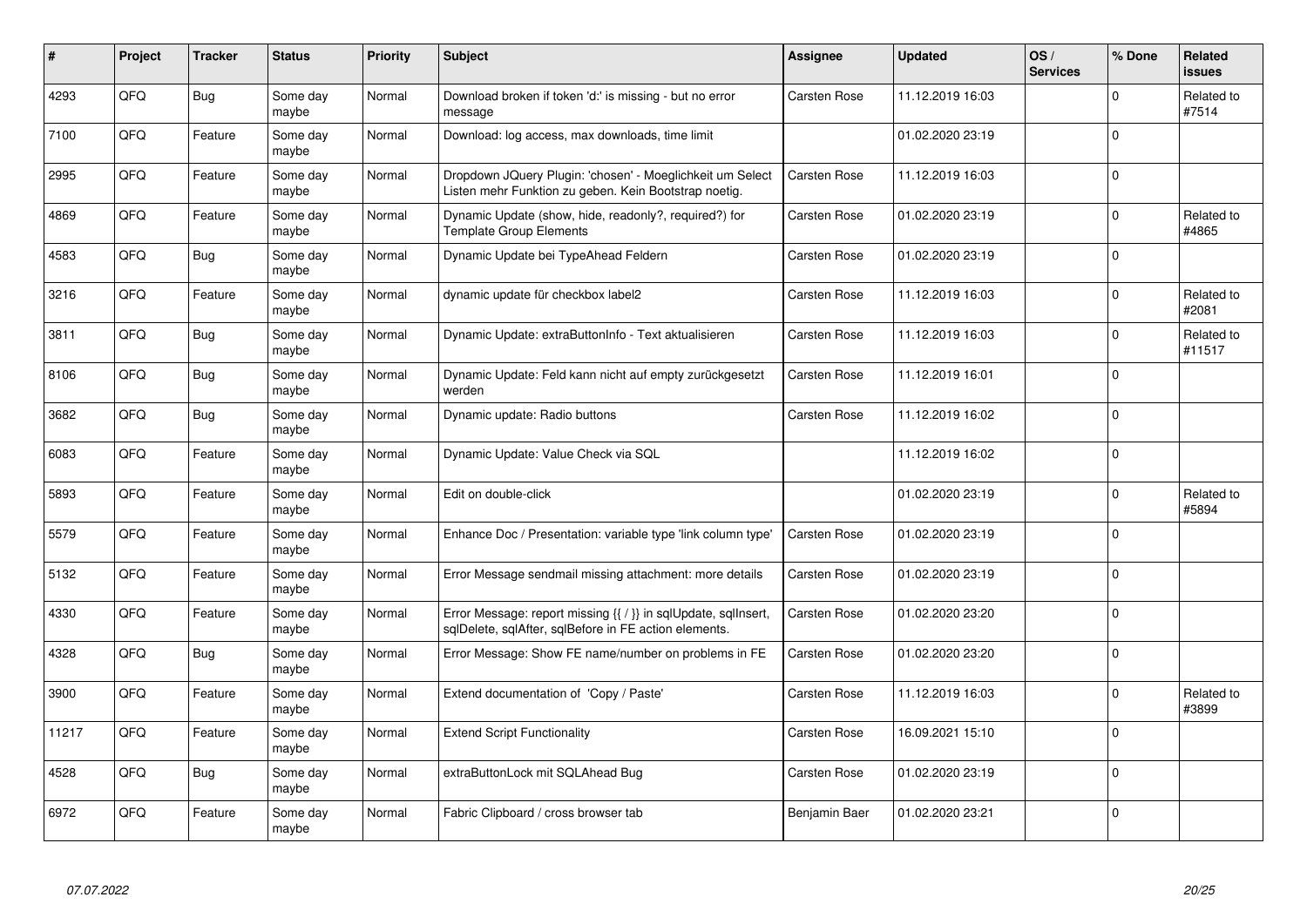| ∦     | Project | <b>Tracker</b> | <b>Status</b>     | <b>Priority</b> | Subject                                                                                                                                                  | <b>Assignee</b> | <b>Updated</b>   | OS/<br><b>Services</b> | % Done      | Related<br>issues                                                     |
|-------|---------|----------------|-------------------|-----------------|----------------------------------------------------------------------------------------------------------------------------------------------------------|-----------------|------------------|------------------------|-------------|-----------------------------------------------------------------------|
| 5024  | QFQ     | Feature        | Some day<br>maybe | Normal          | Fabric: Generate PDF with edits                                                                                                                          | Benjamin Baer   | 01.02.2020 23:20 |                        | $\Omega$    | Related to<br>#10704                                                  |
| 3750  | QFQ     | Bug            | Some day<br>maybe | Normal          | FE in a row: if one violates check, all are red                                                                                                          | Carsten Rose    | 11.12.2019 16:03 |                        | $\Omega$    |                                                                       |
| 3415  | QFQ     | Feature        | Some day<br>maybe | Normal          | FE Login Box Templatefile                                                                                                                                | Benjamin Baer   | 11.12.2019 16:02 |                        | $\Omega$    |                                                                       |
| 4536  | QFQ     | Feature        | Some day<br>maybe | Normal          | FE upload: problem with delete if mutliple uploads an<br>FE.name="                                                                                       |                 | 01.02.2020 23:20 |                        | $\mathbf 0$ |                                                                       |
| 10013 | QFQ     | Feature        | Some day<br>maybe | Normal          | FE.typ=editor: CodeMirror                                                                                                                                | Carsten Rose    | 08.06.2022 10:37 |                        | $\Omega$    | Related to<br>#12611,<br>Related to<br>#12490,<br>Related to<br>#7732 |
| 5021  | QFQ     | <b>Bug</b>     | Some day<br>maybe | Normal          | FE.typ=extra - during save displays error 'datum2' already<br>filled in STORE_SIP - the value is stored nevertheless                                     | Carsten Rose    | 01.02.2020 23:19 |                        | $\Omega$    | Related to<br>#3875                                                   |
| 5877  | QFQ     | Bug            | Some day<br>maybe | Normal          | FE.type=note:bsColumn strange behaviour                                                                                                                  |                 | 01.02.2020 23:19 |                        | $\Omega$    |                                                                       |
| 4444  | QFQ     | Feature        | Some day<br>maybe | Normal          | FE.type=upload: detect mime type                                                                                                                         |                 | 11.12.2019 16:02 |                        | $\Omega$    | Related to<br>#4303                                                   |
| 4872  | QFQ     | Feature        | Some day<br>maybe | Normal          | Fields of Typo3 page available in STORE_TYPO3                                                                                                            | Carsten Rose    | 01.02.2020 23:19 |                        | $\Omega$    |                                                                       |
| 5923  | QFQ     | Feature        | Some day<br>maybe | Normal          | fillStoreSystemBySqlLate                                                                                                                                 |                 | 01.02.2020 23:19 |                        | $\Omega$    |                                                                       |
| 3880  | QFQ     | Feature        | Some day<br>maybe | Normal          | Form 'Form': anlegen einer Tabelle                                                                                                                       |                 | 14.01.2021 10:12 |                        | $\Omega$    |                                                                       |
| 3879  | QFQ     | Feature        | Some day<br>maybe | Normal          | Form 'FormElement': Beim Feld 'name' rechts in der Notiz<br>einen Link einblenden - a) aktuelle Definition anzeigen, b)<br>Spalte in der Tabelle anlegen |                 | 11.12.2019 16:03 |                        | $\Omega$    |                                                                       |
| 3878  | QFQ     | Feature        | Some day<br>maybe | Normal          | Form 'FormElement': Spalte 'name' typeAhead mit<br>Spaltennamen der Primarytable.                                                                        |                 | 11.12.2019 16:03 |                        | $\Omega$    |                                                                       |
| 11322 | QFQ     | Feature        | Some day<br>maybe | Normal          | Form Element JSON - (multiline parameter field)                                                                                                          | Carsten Rose    | 16.09.2021 15:10 |                        | $\Omega$    |                                                                       |
| 12315 | QFQ     | Feature        | Some day<br>maybe | Normal          | Form History (Diffs) / Backups                                                                                                                           | Carsten Rose    | 16.09.2021 15:10 |                        | $\Omega$    |                                                                       |
| 5557  | QFO     | <b>Bug</b>     | Some day<br>maybe | Normal          | Form load: STORE_RECORD filled, but should be empty                                                                                                      | Carsten Rose    | 01.02.2020 23:19 |                        | $\Omega$    |                                                                       |
| 5983  | QFQ     | Feature        | Some day<br>maybe | Normal          | Form Submit (save & update): normalize date/-time FE                                                                                                     | Carsten Rose    | 01.02.2020 23:19 |                        | $\pmb{0}$   |                                                                       |
| 3708  | QFO     | Feature        | Some day<br>maybe | Normal          | Form: input - 'specialchars', 'none'  gewisse tags erlauben,<br>andere verbieten                                                                         | Carsten Rose    | 11.12.2019 16:02 |                        | 0           | Related to<br>#14320                                                  |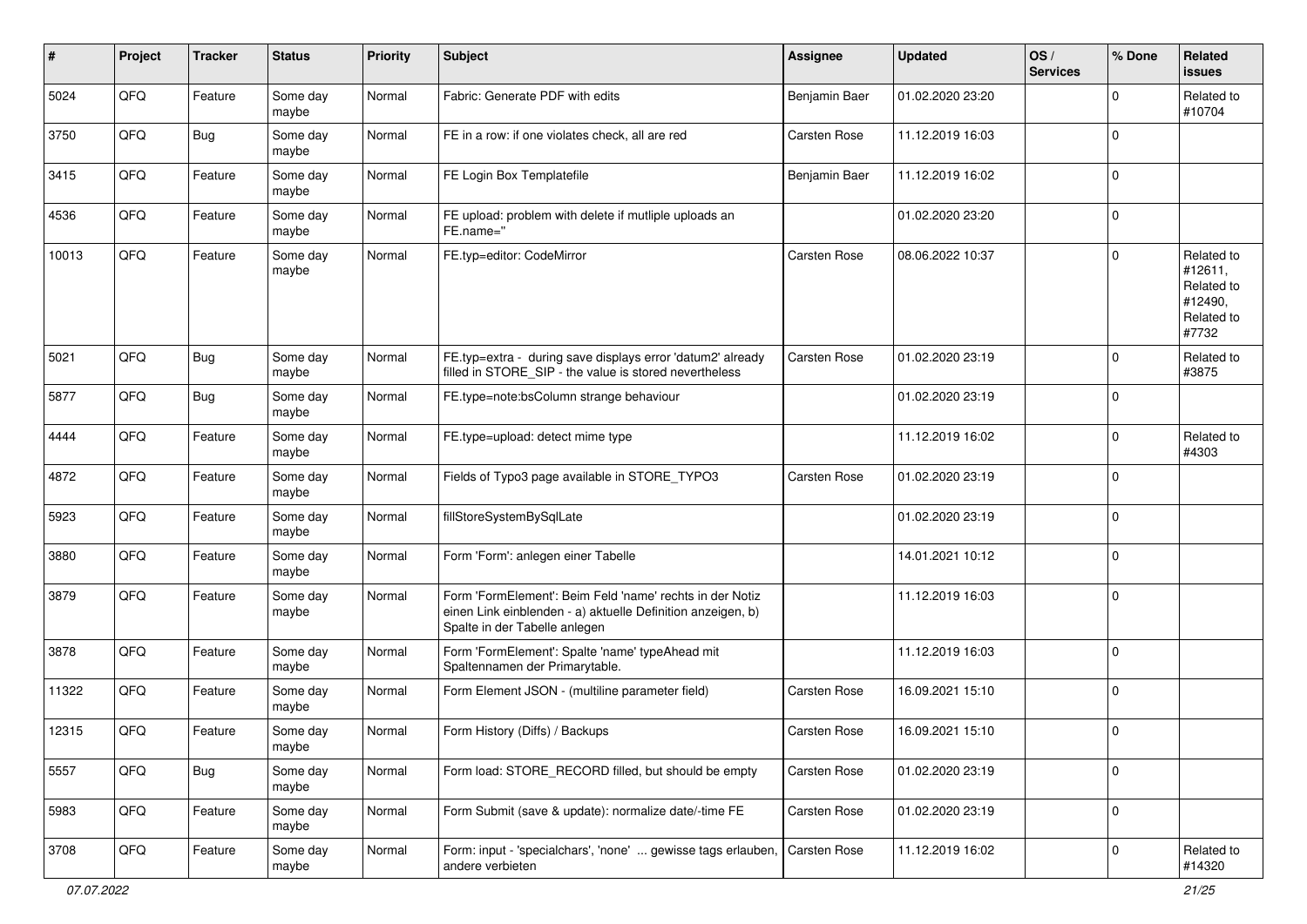| #     | Project | <b>Tracker</b> | <b>Status</b>     | <b>Priority</b> | <b>Subject</b>                                                                                                                      | <b>Assignee</b> | <b>Updated</b>   | OS/<br><b>Services</b> | % Done      | Related<br>issues                                                      |
|-------|---------|----------------|-------------------|-----------------|-------------------------------------------------------------------------------------------------------------------------------------|-----------------|------------------|------------------------|-------------|------------------------------------------------------------------------|
| 4443  | QFQ     | Feature        | Some day<br>maybe | Normal          | Form: multiple secondary tables                                                                                                     |                 | 01.02.2020 23:20 |                        | $\Omega$    |                                                                        |
| 7278  | QFQ     | Feature        | Some day<br>maybe | Normal          | Form: Wert vordefinieren der immer gesetzt wird                                                                                     |                 | 02.05.2021 09:27 |                        | $\mathbf 0$ |                                                                        |
| 3877  | QFQ     | Feature        | Some day<br>maybe | Normal          | FormEditor: die Felder die aktuell nicht gebraucht werden<br>nur auf readonly/disabled setzen (nicht ausblenden > das<br>irritiert. | Carsten Rose    | 11.12.2019 16:03 |                        | $\Omega$    |                                                                        |
| 3350  | QFQ     | Feature        | Some day<br>maybe | Normal          | FormEditor: Hilfetext hinter 'checktype'                                                                                            | Carsten Rose    | 11.12.2019 16:02 |                        | $\Omega$    |                                                                        |
| 4008  | QFQ     | <b>Bug</b>     | Some day<br>maybe | Normal          | FormElemen.type=sendmail: wrong 'TO' if 'real<br>name <rea@mail.to>' is used</rea@mail.to>                                          | Carsten Rose    | 11.12.2019 16:03 |                        | $\mathbf 0$ |                                                                        |
| 3570  | QFQ     | <b>Bug</b>     | Some day<br>maybe | High            | Formular mit prmitnew   permitEdit=Always wird nicht<br>aufgerufen (ist leer)                                                       | Carsten Rose    | 03.05.2021 21:14 |                        | $\Omega$    |                                                                        |
| 6515  | QFQ     | Feature        | Some day<br>maybe | Normal          | Formular: Felder dynamisch ein/ausblenden                                                                                           |                 | 11.12.2019 16:02 |                        | $\mathbf 0$ |                                                                        |
| 10095 | QFQ     | Feature        | Some day<br>maybe | Normal          | Generic Gitlab Integration into QFQ                                                                                                 | Carsten Rose    | 16.09.2021 15:10 |                        | $\Omega$    |                                                                        |
| 9126  | QFQ     | <b>Bug</b>     | Some day<br>maybe | Normal          | hidden Form elements are present in page source                                                                                     |                 | 02.01.2021 18:41 |                        | $\Omega$    |                                                                        |
| 7453  | QFQ     | Feature        | Some day<br>maybe | Normal          | import / export forms QFQ                                                                                                           | Carsten Rose    | 16.09.2021 15:10 |                        | $\mathbf 0$ |                                                                        |
| 4659  | QFQ     | Bug            | Some day<br>maybe | Normal          | infoButtonExtra                                                                                                                     | Carsten Rose    | 01.02.2020 23:20 |                        | $\Omega$    |                                                                        |
| 2950  | QFQ     | Feature        | Some day<br>maybe | Normal          | Inhalt QFQ Records als File                                                                                                         |                 | 11.12.2019 16:03 |                        | $\Omega$    |                                                                        |
| 11036 | QFQ     | Feature        | Some day<br>maybe | Normal          | inline report editor permissions                                                                                                    | Carsten Rose    | 16.09.2021 15:09 |                        | $\Omega$    | Related to<br>#11323                                                   |
| 4259  | QFQ     | Feature        | Some day<br>maybe | Normal          | Instant trigger a cron job                                                                                                          | Carsten Rose    | 11.12.2019 16:03 |                        | $\Omega$    |                                                                        |
| 7732  | QFQ     | Feature        | Some day<br>maybe | Normal          | Javascript: Lazy Loading der add on libs                                                                                            | Benjamin Baer   | 08.06.2022 10:38 |                        | $\Omega$    | Related to<br>#12611,<br>Related to<br>#12490,<br>Related to<br>#10013 |
| 1510  | QFO     | Feature        | Some day<br>maybe | Normal          | jquery von google laden, falls das nicht geht lokal                                                                                 |                 | 11.12.2019 16:03 |                        | $\mathbf 0$ |                                                                        |
| 1946  | QFG     | Feature        | Some day<br>maybe | Normal          | Kontrolle ob der ReadOnly Modus bei den<br>Formularelementen korrekt implementiert ist                                              | Carsten Rose    | 11.12.2019 16:03 |                        | $\pmb{0}$   |                                                                        |
| 3457  | QFO     | Feature        | Some day<br>maybe | Normal          | LDAP: concat multi values to one single entry                                                                                       | Carsten Rose    | 11.12.2019 16:02 |                        | 0           |                                                                        |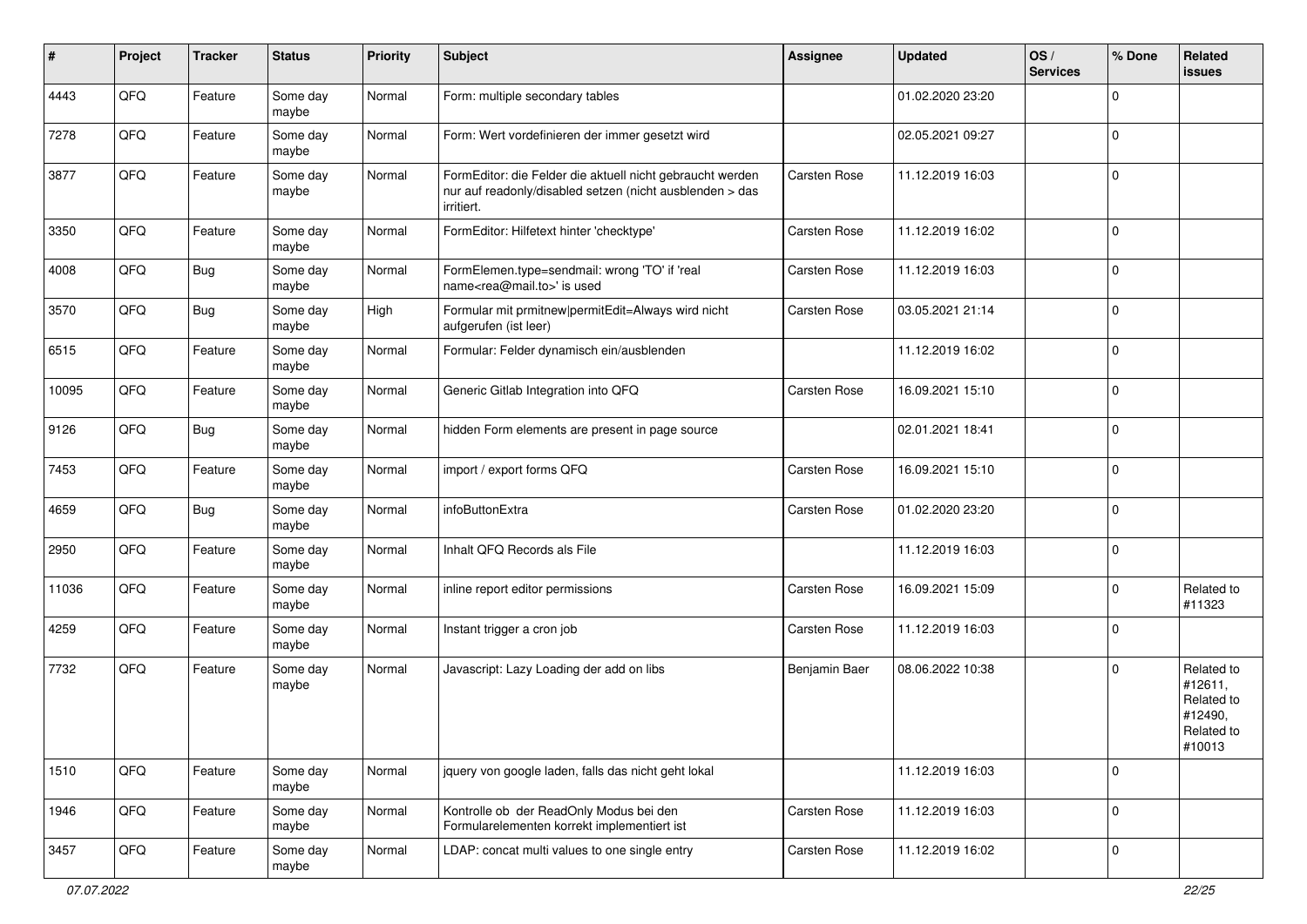| ∦    | Project | <b>Tracker</b> | <b>Status</b>     | <b>Priority</b> | <b>Subject</b>                                                                                         | <b>Assignee</b> | <b>Updated</b>   | OS/<br><b>Services</b> | % Done      | Related<br>issues                           |
|------|---------|----------------|-------------------|-----------------|--------------------------------------------------------------------------------------------------------|-----------------|------------------|------------------------|-------------|---------------------------------------------|
| 3617 | QFQ     | Feature        | Some day<br>maybe | Normal          | Load javascripts at bottom                                                                             |                 | 11.12.2019 16:02 |                        | $\mathbf 0$ |                                             |
| 4433 | QFQ     | Feature        | Some day<br>maybe | Normal          | Log when SIP will be destroyed by QFQ for any (security)<br>reason                                     |                 | 01.02.2020 23:20 |                        | $\Omega$    | Related to<br>#4432.<br>Related to<br>#5458 |
| 4439 | QFQ     | Feature        | Some day<br>maybe | Normal          | Log: report all actions fired by an FE Element, incl. the<br>original directive (slaveld, sqllnsert, ) |                 | 01.02.2020 23:20 |                        | $\mathbf 0$ | Related to<br>#4432,<br>Related to<br>#5458 |
| 5852 | QFQ     | Feature        | Some day<br>maybe | Normal          | Logging: mail.log / sql.log - im FE anzeigen und via AJAX<br>aktualisieren                             | Carsten Rose    | 01.02.2020 23:19 |                        | $\Omega$    | Related to<br>#5885                         |
| 4974 | QFQ     | Feature        | Some day<br>maybe | Normal          | Long polling - inform all listening clients of changes                                                 |                 | 11.12.2019 16:02 |                        | $\mathbf 0$ |                                             |
| 5455 | QFQ     | Feature        | Some day<br>maybe | Normal          | Mail Redirects grld abhaengig                                                                          |                 | 01.02.2020 23:20 |                        | $\mathbf 0$ |                                             |
| 2084 | QFQ     | Feature        | Some day<br>maybe | Normal          | Mailto mit encryption: Subrecord                                                                       | Carsten Rose    | 11.12.2019 16:03 |                        | $\mathbf 0$ | Related to<br>#2082                         |
| 4440 | QFQ     | Feature        | Some day<br>maybe | Normal          | Manual.rst: explain how to. expand PHP Session to 4h                                                   |                 | 11.12.2019 16:02 |                        | $\mathbf 0$ |                                             |
| 7104 | QFQ     | Feature        | Some day<br>maybe | Normal          | Manual: hint about escaping if '\r' appears in mail body                                               |                 | 11.12.2019 16:01 |                        | $\mathbf 0$ |                                             |
| 4027 | QFQ     | Feature        | Some day<br>maybe | Normal          | Missing: orange 'check' / 'bullet'                                                                     |                 | 11.12.2019 16:03 |                        | $\mathbf 0$ |                                             |
| 4626 | QFQ     | Feature        | Some day<br>maybe | Normal          | Mobile View: 'classBody=qfq-form-right' makes no sense                                                 |                 | 01.02.2020 23:20 |                        | $\mathbf 0$ |                                             |
| 3646 | QFQ     | Feature        | Some day<br>maybe | Normal          | Moeglichkeit HTML Tags in Reports auszugeben (zu<br>enkodieren: htmlspecialchars)                      |                 | 11.12.2019 16:02 |                        | $\mathbf 0$ | Related to<br>#14320                        |
| 4365 | QFQ     | Feature        | Some day<br>maybe | Normal          | Multi Language: new way of config                                                                      | Carsten Rose    | 01.02.2020 23:20 |                        | $\mathbf 0$ |                                             |
| 9579 | QFQ     | Feature        | Some day<br>maybe | Normal          | Multiform with Process Row                                                                             | Carsten Rose    | 11.12.2019 16:01 |                        | $\mathbf 0$ |                                             |
| 6084 | QFQ     | Feature        | Some day<br>maybe | Normal          | New escape type: 'D' - convert date                                                                    |                 | 01.02.2020 23:19 |                        | $\mathbf 0$ |                                             |
| 4446 | QFQ     | Feature        | Some day<br>maybe | Normal          | New FE get same feldContainerId as last modifed FE                                                     |                 | 01.02.2020 23:20 |                        | $\mathbf 0$ |                                             |
| 7229 | QFQ     | Feature        | Some day<br>maybe | Normal          | New FormElement.type: Button                                                                           |                 | 01.02.2021 12:32 |                        | 0           |                                             |
| 4546 | QFQ     | Bug            | Some day<br>maybe | Normal          | NH: SIP storage is destroyed                                                                           |                 | 01.02.2020 23:20 |                        | $\mathbf 0$ |                                             |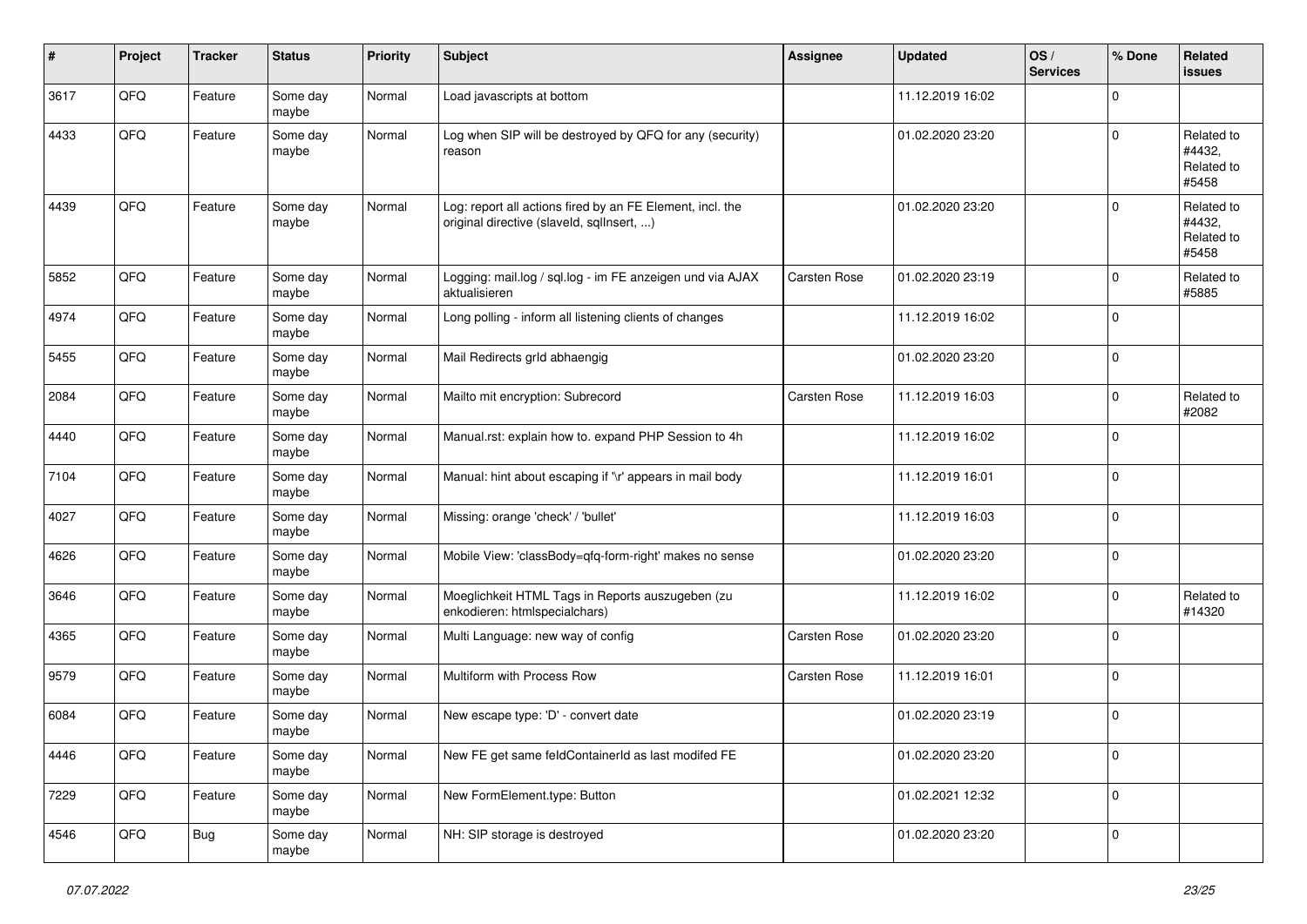| #    | Project | <b>Tracker</b> | <b>Status</b>     | <b>Priority</b> | <b>Subject</b>                                                                                              | Assignee            | <b>Updated</b>   | OS/<br><b>Services</b> | % Done      | <b>Related</b><br><b>issues</b> |
|------|---------|----------------|-------------------|-----------------|-------------------------------------------------------------------------------------------------------------|---------------------|------------------|------------------------|-------------|---------------------------------|
| 3613 | QFQ     | <b>Bug</b>     | Some day<br>maybe | Normal          | note /note unchecked -> note div (col-md) wird weiterhin<br>gerendert                                       | Elias Villiger      | 01.02.2020 23:19 |                        | 100         |                                 |
| 8101 | QFQ     | Feature        | Some day<br>maybe | Normal          | Password hash: support further hashing methods                                                              | <b>Carsten Rose</b> | 16.09.2021 15:10 |                        | $\Omega$    |                                 |
| 7336 | QFQ     | Feature        | Some day<br>maybe | Normal          | PDF Upload: disallow PDFs with specific Meta information                                                    | <b>Carsten Rose</b> | 11.12.2019 16:01 |                        | $\mathbf 0$ |                                 |
| 2063 | QFQ     | <b>Bug</b>     | Some day<br>maybe | Normal          | Pills auf 'inaktiv' setzen falls keine Element auf dem Pill<br>sichtbar sind.                               | Benjamin Baer       | 11.12.2019 16:03 |                        | $\Omega$    | Related to<br>#3752             |
| 3495 | QFQ     | Feature        | Some day<br>maybe | Normal          | Predifined Parameter werden nicht in '+' (add new record)<br>SIP gerendert.                                 |                     | 11.12.2019 16:02 |                        | $\mathbf 0$ |                                 |
| 1253 | QFQ     | Feature        | Some day<br>maybe | Normal          | QF: Colorpicker                                                                                             |                     | 11.12.2019 16:03 |                        | $\mathbf 0$ |                                 |
| 1251 | QFQ     | Feature        | Some day<br>maybe | Normal          | QF: Combo                                                                                                   |                     | 11.12.2019 16:03 |                        | $\mathbf 0$ |                                 |
| 955  | QFQ     | Feature        | Some day<br>maybe | Normal          | QF: Notizen vor/nach dem Form                                                                               |                     | 01.02.2020 23:20 |                        | $\Omega$    |                                 |
| 1234 | QFQ     | Feature        | Some day<br>maybe | Normal          | QF: Record numbering: Im Grid soll in Spalte 1optional die<br>laufende Nummer der Records angezeigt werden. |                     | 01.02.2020 23:20 |                        | $\mathbf 0$ |                                 |
| 5160 | QFQ     | Feature        | Some day<br>maybe | Normal          | QFQ collaborative / together.js, ShareJS, y-js, collaborative,                                              |                     | 11.12.2019 16:02 |                        | $\mathbf 0$ |                                 |
| 5389 | QFQ     | Feature        | Some day<br>maybe | Normal          | QFQ Design: Multline label / note                                                                           | Benjamin Baer       | 01.02.2020 23:19 |                        | $\mathbf 0$ |                                 |
| 9024 | QFQ     | <b>Bug</b>     | Some dav<br>maybe | Normal          | QFQ Einarbeitung                                                                                            |                     | 01.02.2020 15:56 |                        | $\Omega$    |                                 |
| 1635 | QFQ     | Feature        | Some day<br>maybe | Normal          | QFQ Extension content record: weitere Optionen<br>einblenden.                                               | <b>Carsten Rose</b> | 11.12.2019 16:03 |                        | $\mathbf 0$ |                                 |
| 5892 | QFQ     | Feature        | Some day<br>maybe | Normal          | QFQ should use T3 API to manipulate FE GROUP<br>membership                                                  |                     | 01.02.2020 23:20 |                        | $\mathbf 0$ |                                 |
| 3692 | QFQ     | Feature        | Some day<br>maybe | Normal          | QFQ Webseite                                                                                                | Benjamin Baer       | 11.12.2019 16:02 |                        | $\Omega$    | Related to<br>#5033             |
| 7108 | QFQ     | Feature        | Some day<br>maybe | Normal          | QFQ Wrap Elements                                                                                           |                     | 11.12.2019 16:01 |                        | $\mathbf 0$ |                                 |
| 4839 | QFQ     | Feature        | Some day<br>maybe | Normal          | qfq-handle in <head> Abschnitt</head>                                                                       | <b>Carsten Rose</b> | 11.12.2019 16:02 |                        | $\mathbf 0$ |                                 |
| 5480 | QFQ     | Feature        | Some day<br>maybe | Normal          | QFQ: Dokumentation mit Screenshots versehen                                                                 | Carsten Rose        | 01.02.2020 23:20 |                        | $\mathbf 0$ | Related to<br>#9879             |
| 8586 | QFQ     | Feature        | Some day<br>maybe | Normal          | QFQ: Enhance Error message for 'record not found'                                                           | <b>Carsten Rose</b> | 16.09.2021 15:10 |                        | $\Omega$    |                                 |